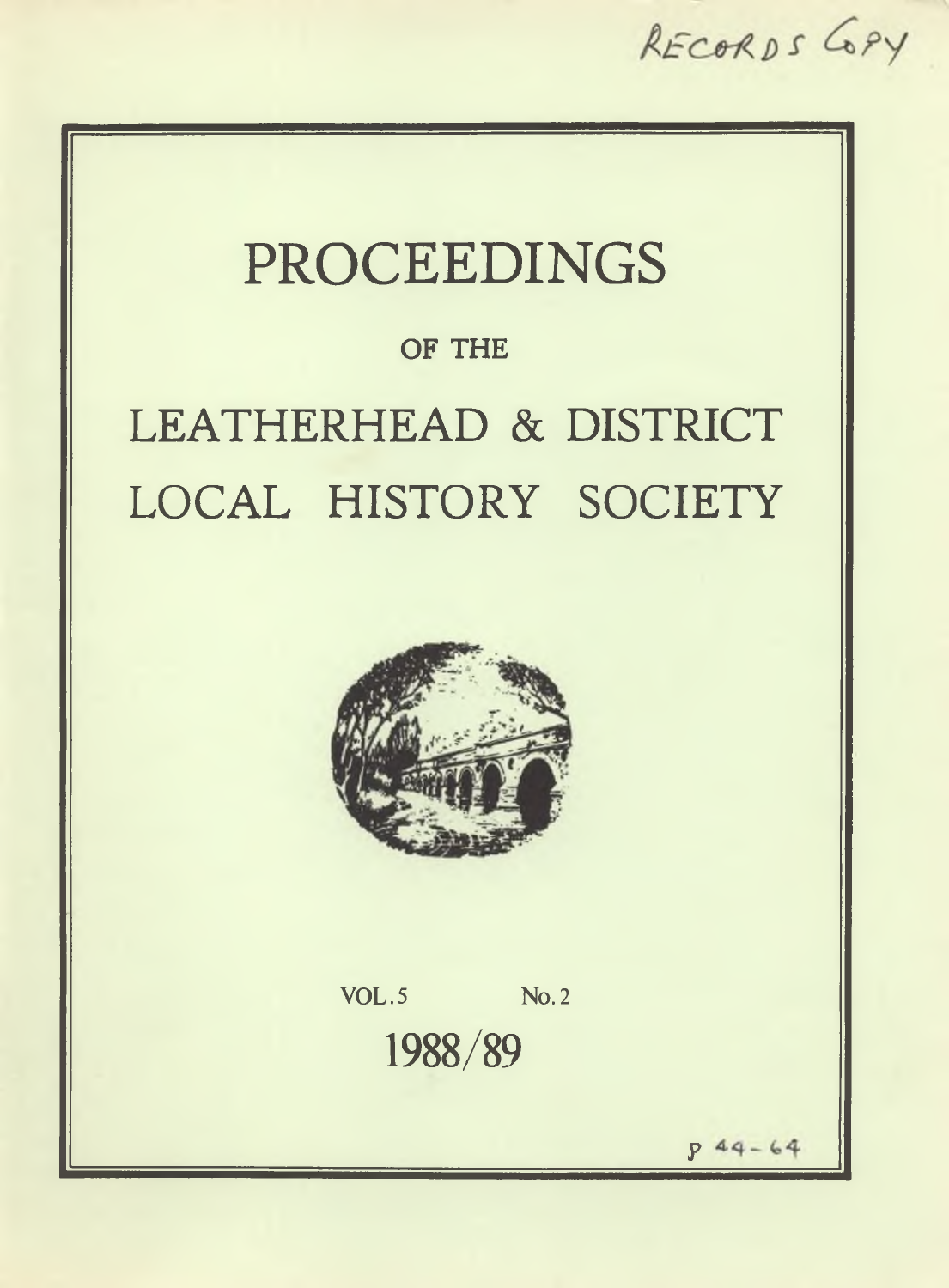## **PROCEEDINGS**

## **o f the**

## **Leatherhead and District Local History Society**

## **Vol.5, No***.2*

## **1988-89**

#### **CONTENTS**

#### **THE LEATHERHEAD RIVER**

By A. T. RUBY, M.B.E.

The **Proceedings** of the Society for 1964 contained this seminal essay on the River Mole in the Leatherhead area. It is reprinted here after 25 years in response to many requests, renewed by the publication of the Society's **History of Leatherhead: A Town at the Crossroads** (edited by Edwina Vardey, Leatherhead 1988 (second edition 1989).

The essay occupied pages 228 to 247 of Volume 2 of the **Proceedings**; this uncorrected reprint forms pages 44 to 64 of Volume 5. Figure 1 was unpaged; here it is printed as an unpaged centrefold which should be seperated and "tipped in" to face page 45 before binding up the parts into a volume.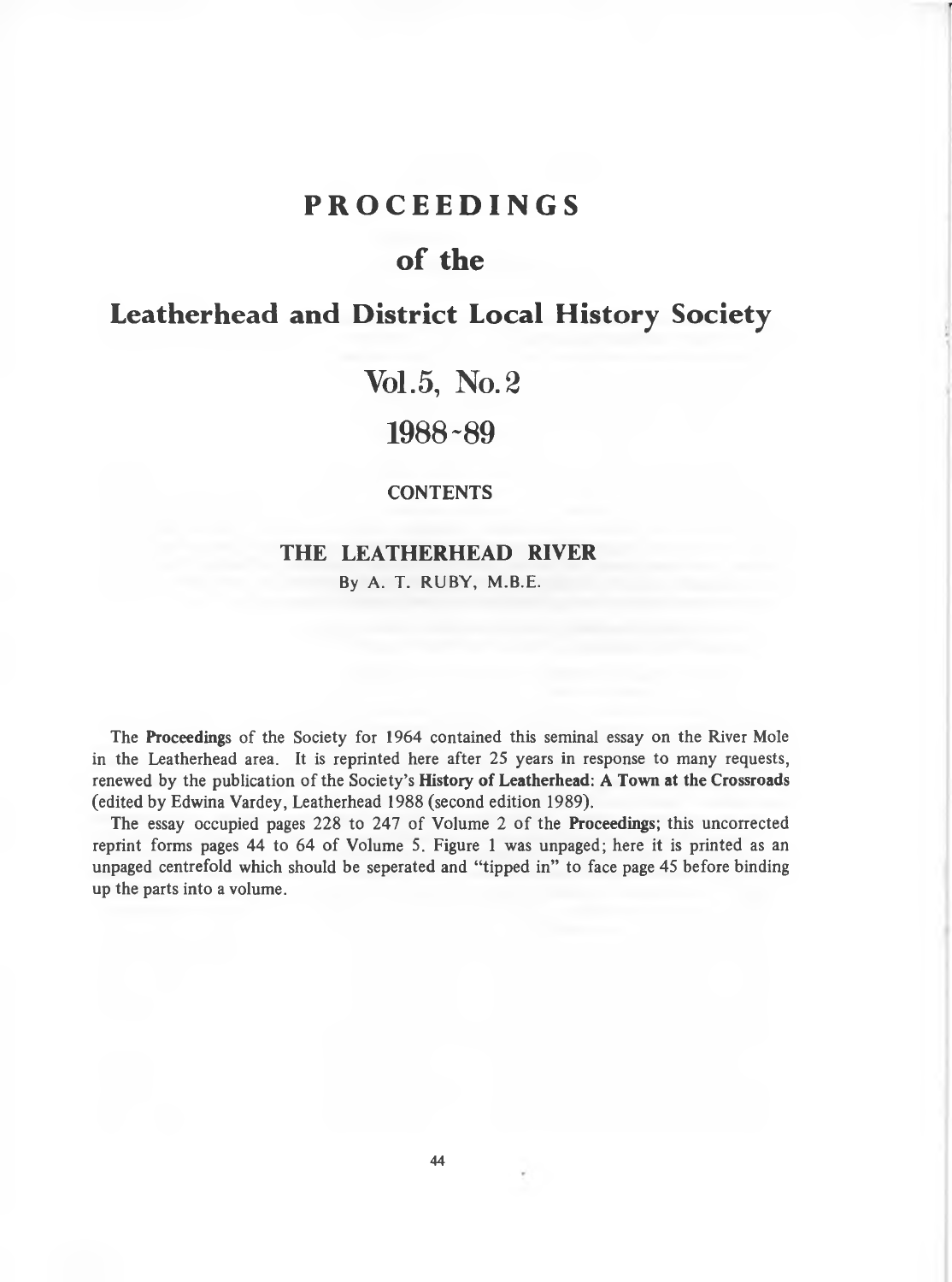#### **THE LEATHERHEAD RTVER**

#### By A. T. RUBY, M.B.E.

#### **1. THE RIVER**

#### " For men may come and men may go, But I go on for ever." *Tennyson.*

HOWEVER LITTLE the poet's brook may have resembled the River Mole, at least the above sentiment is common to both. That our river ran through the district in very ancient times is evidenced by, *inter alia,* the steepness of its chalk banks behind the Burford Bridge Hotel, its river terraces,<sup>1</sup> and the prehistoric implements washed down from higher ground to its present level.<sup>2</sup> All things are possible but one can expect the river, at least, to survive the destruction of the evidences of the past charms and lively history of the area that is so obviously going on at the present day.

Rising in the Ashdown Forest, the river travels north and then north-west to the Leatherhead-Dorking gap in the North Downs where, with twists and turns, it proceeds northwards to Leatherhead from whence it again turns westerly to Bookham and then (with a big bend at Cobham) in a roughly northern direction to Molesey, where it enters the Thames. This article is concerned, primarily, only with that portion of the river about  $5\frac{1}{2}$  miles in length—which traverses or borders the area of the Leatherhead Urban District, i.e. from about 200 yards above the northern entrance to Norbury Park to the west boundary of Little Bookham. It will be necessary, however, to go a little upstream from that area when referring (later) to the river's special characteristics—its "swallows".

Most of the information herein contained is from material in this Society's archives or obtained from members, to whom the w riter's grateful thanks are due.

The flood plain is extensive in places and prehistoric man passing through the area and, indeed, the medieval and later inhabitants, must have been far more conscious of the river's existence than, probably, are the present-day dwellers in its vicinity. In times of heavy rain or when, for example, fallen tree trunks formed dams across the stream, large stretches of land on either side of its banks must have been flooded or little better than marshes. The river rises, and falls, in times of flood with remarkable rapidity but before late Saxon times, when, probably, some attempt at drainage would have been made, the sheets of water over the adjoining flats would have persisted after the river had gone down again within its banks. When, about 1950, land drains were installed in the grounds of Randalls House for the form ation of the W imbledon C orporation cemetery there the writer had an opportunity of inspecting the deep trenches cut for, the drains and was afforded a colourful and dram atic view, in the sections of those trenches, of the great wedges of sand or clay or gravel, or mixtures thereof, brought down in past ages and spread over the riverine boundaries. Even in 1343 the waterlogged meadows *(terra aquosa)* of Pachenesham Manor are specified<sup>3</sup> and "Floodgate Mead" is one of the properties mentioned in 1700 as belonging to Randalls Park.4 Accounts of severe flooding in 1852 and about 1890 have been recorded in earlier issues of these *Proceedings*<sup>5</sup> and similar events (if less severe) have occurred, to the writer's knowledge, in the last twenty-five years. It is a tribute to modern drainage skills that no cause for anxiety now exists but a number of newcomers to the locality may have no idea that twenty-five years ago the ground on which they dwell was covered with rushes and marsh vegetation.

Except in time of flood the river's flow is far from rapid. In the whole  $5\frac{1}{2}$  miles within our area the drop in the O.S. contours does not exceed 50 feet—from 125 to 75 O.D.<sup>6</sup> a gradient of, roughly, one in six hundred. Higher up the river, between Ham Bank and Cowslip Bank (about a half-mile), Mr. C. C. Fagg found,<sup>7</sup> by levelling the dry bed of the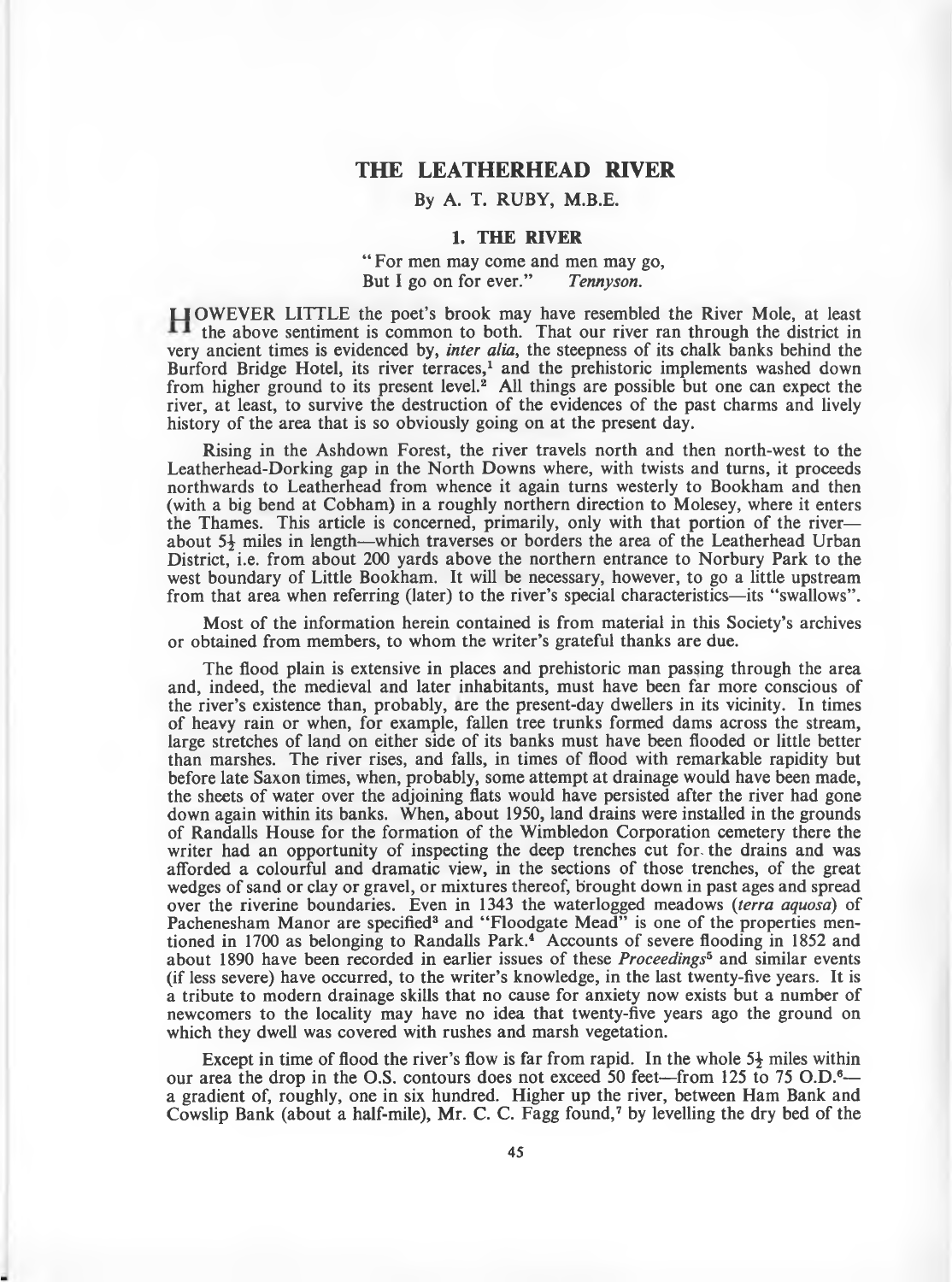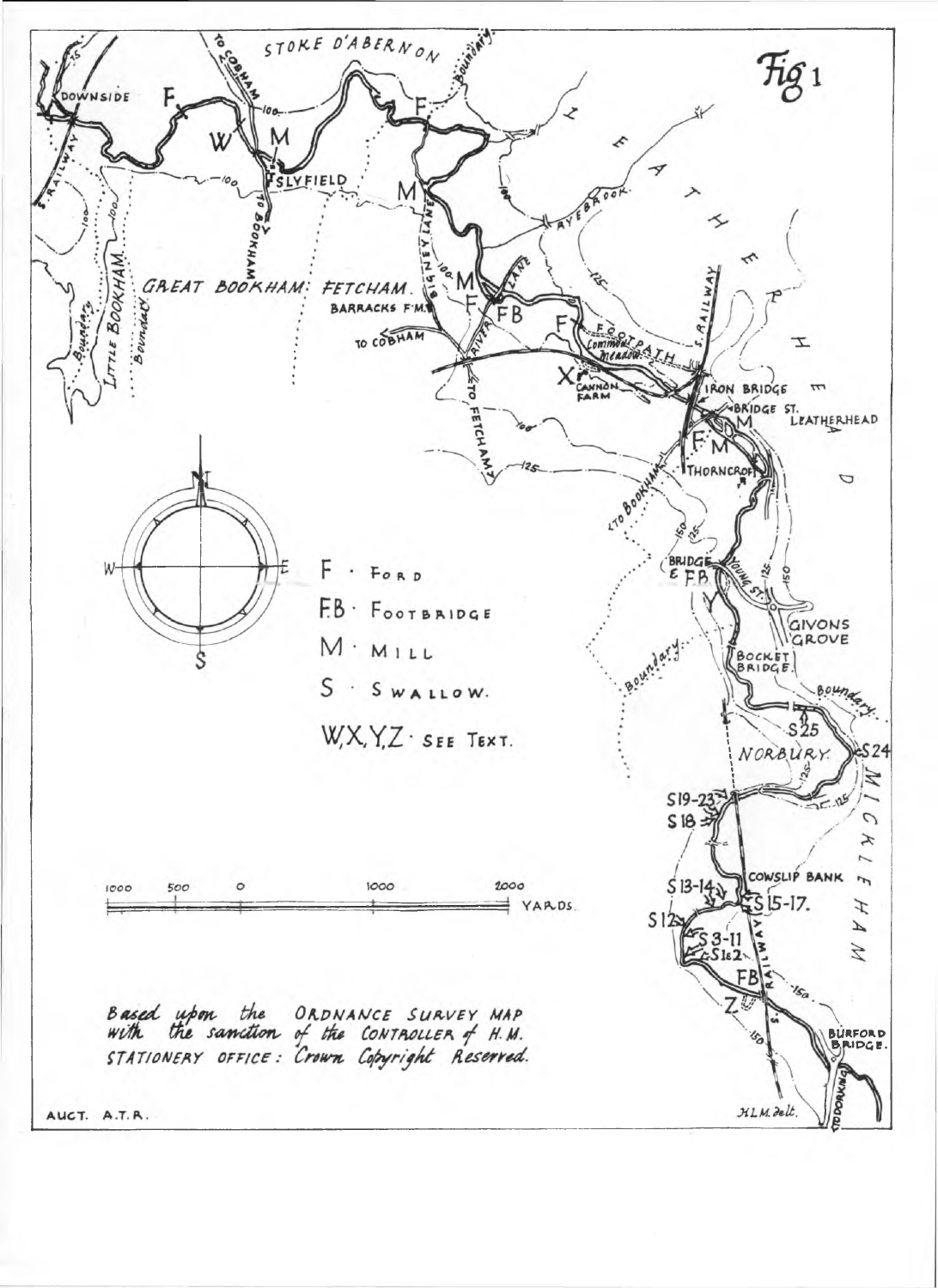river, that the net fall was only eleven inches and that in the  $2\frac{3}{4}$  miles from Ham Bank Corner to the permanent water at Leatherhead the overall gradient was one in twelve hundred.

Within the urban area the only streams of any size now running into the Mole are (i) the Ryebrook, coming from Ashtead Common and joining the Mole a little below River Lane, Fetcham; (ii) a stream coming from Bookham Common, running along the western boundary of Little Bookham and entering the river opposite Downside saw mill; and (iii) one from Leatherhead Common, crossing just north of the junction of Woodlands Road and Oaklawn Road and joining at the sharp eastwards sweep of the main stream. Very anciently there were two large tributaries, one down Headley Lane from the east and the other down the Polesden valley from the west but both have long since dried up.

Through the ages the actual bed of the river, in various reaches, must have changed from natural causes on many occasions, both in position and width. A striking example is at the Cowslip Bank reach<sup>8</sup> and river terraces show others. Old maps also show deviations from the present course.<sup>9</sup> The only man-made alterations known (although there may well have been others) are (a) half-way between Waterway Road and Fetcham Splash where the river bed was straightened to avoid the railway embankment having to cross two branches of a loop and (b) where a new bed was cut just above Young Street bridge to exclude a bend there which had had a scouring effect on the bank supporting the bridge piers—see *X* and *Y* respectively in Fig. 1. The cutting off of the loop just above Ham Bank—Z in Fig. 1—was probably also man-made.

The river varies considerably in width. Above Leatherhead bridge, where the presence of the islands increases the width immensely, the width at Thorncroft bridge is some 60-65 feet,10 lessening to 42 feet at Young Street and to some 30 feet on to Norbury. Downstream, the width at the Iron Bridge is 80 feet, gradually decreasing until it reaches Fetcham Splash from whence to Slyfield it varies around the 60 feet mark. At Slyfield bridge the width is 62 feet.

Numerous islands exist or have existed in the river but of these, again, some have changed or disappeared with the deviations of the stream. The Leatherhead map of 1782/311 shows one very large island immediately south of the bridge on which stood the tree stump marking the Fetcham -Leatherhead boundary. This island is, as all can see, now two, having since been bisected by the river which has cut through its centre. The bisection seems to have taken place between 1782 and 1846 when the two separate portions are shown in a map of that date in Brayley's *Topographical History of Surrey*. Actually a (rather conventional) representation of the undivided island appears in an Ordnance Survey map as late as 1816.

On its east side stands the small island on which was the mill up to less than a halfcentury ago. Immediately above, in front of Thorncroft, are two large islands joined by the " Shell Bridge" , so called because of the large shell ornamenting its keystone and each side of its single arch. The space beneath the arch probably was once an arm of the river though now much silted up and sometimes almost a continuous land link between the islands. The channel between the islands and the left bank is said to be a canal cut by the then owner of Thorncroft, around 1770, to the design of "Capability" Brown, the famous landscape architect. There is a small island about 200 yards above Thorncroft.

Turning downstream, a Deed of 17064 relating to Randalls (an estate which once owned much of the land on the north bank below the present railway bridges) refers to "so much of the River of or called Mole as is parcel of the manor of Fetcham and Cannon Court... with the Fish and Muck Islands ... and a Little Island now let for five shillings and twopence per annum with the fishing house thereon . . ." There is also the island at Fetcham Splash. An island due south of Woodlands Farm and another at Slyfield are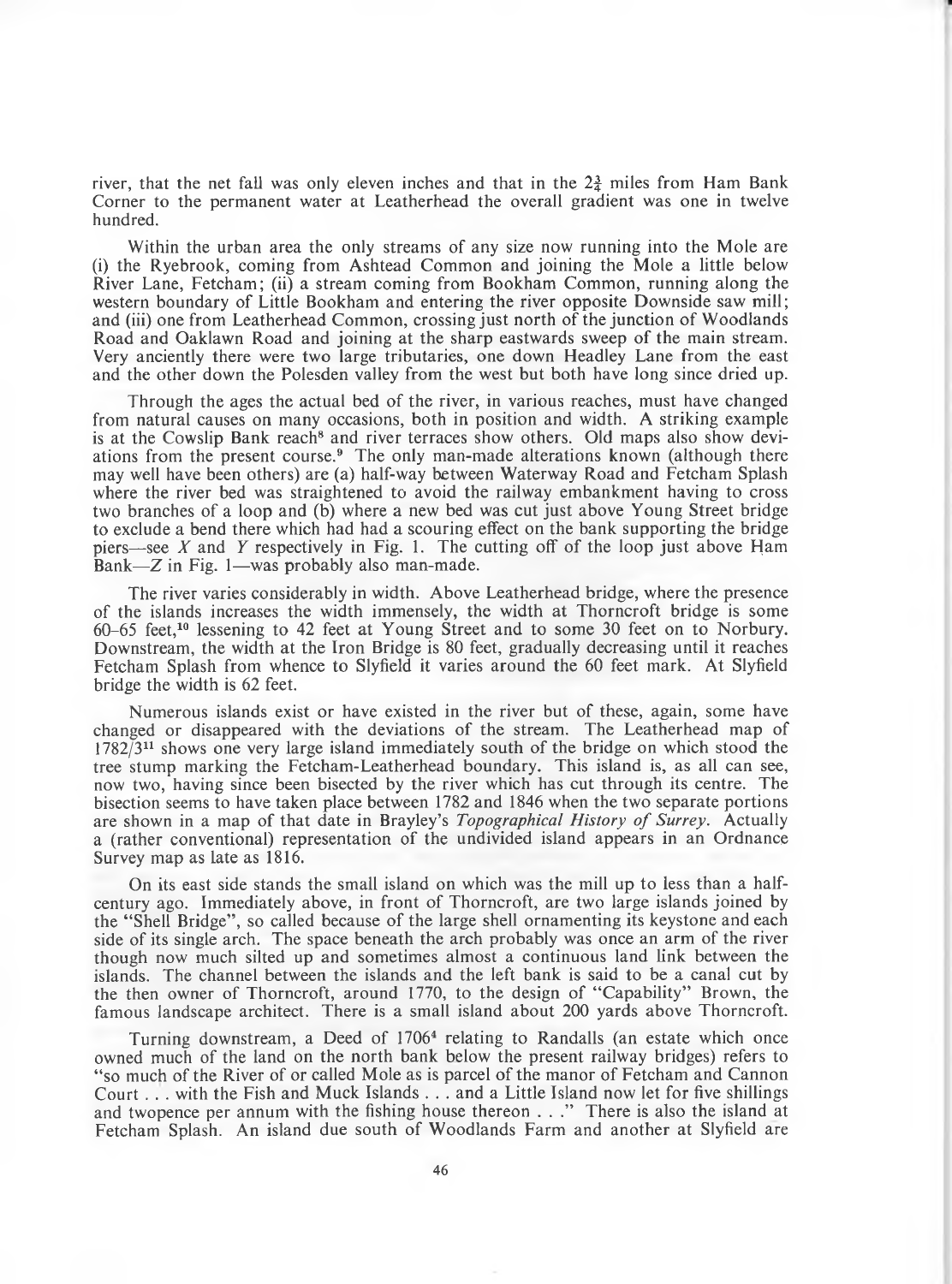shown on a recent O.S. map. In a list<sup>12</sup> of properties at Slyfield conveyed by the Rev. Shortrudge to Exeter College in 1715, are mentioned three separate pieces of land "called the Island", a piece called  $\frac{1}{1}$  the Small Island" and "several islands lying at the upper end of Keets Ham—1 acre planted with alder and other trees".

#### **2. THE NAME**

It has for long been generally accepted that the name "Mole" and the earlier name of Emlyn, Emele (and other variants), also meaning the same creature, was given to the river because of its " burrowing" characteristics (albeit confined between the present Burford and Leatherhead bridges). However, in 1958 Mr. Michael Ellman in correspondence with the then Editor of *The Guardian*—organ of the Leatherhead Residents Association described this as "a popular fallacy of no historical value". Mr. Ellman pointed out that both *Surrey Place Names* and *The Oxford Dictionary of English Place Names* agreed "in giving the name Mole as a back-formation from the village Molesey (which means the island belonging to one 'Mul')—the inhabitants of that place having presumably wrongly thought the river to have given its name to the village". Mr. Ellman went on to say that earlier forms of the Emele variants were "Emenan" and other spellings with an "n" as the second consonant and therefore could have had no connection with the old name for a mole.

The view above expressed that "Mole" is solely a back-formation from Molesey is not one that can be accepted without reservation. Indeed, Camden,<sup>22</sup> when describing the River Mole, states " And then very neare Molesey whereunto it giveth name, sheadeth himselfe into the *Tamis*". White-Kennet, also, in his "Compleat History of England" (published 1706) states that from Leatherhead the river " goes towards the River Thames and falls into it at Moulsey to which it communicates its name" . So at least two historians of their time would not have agreed with the presumption that the inhabitants "wrongly thought" Molesey was named after the river.

It is correct that the Oxford Dictionary mentioned, under the item "Emneth" (in Norfolk), states that *Aemene* was the old name of the lower Mole and also quotes the name *Aemenan* from an item of 1005 A.D. in an Eynsham Abbey Cartulary. The writer has not seen this item but, *prima facie,* an item in an Oxford Cartulary is not clinching evidence of the spelling of a comparatively small river in Surrey—even if one other similar spelling is adduced.<sup>13</sup>

Whether the second consonant was, or was not, originally an "n" it is definite that by 1086 it has changed to an "I". Elmbridge, which gave its name to the Hundred, was the bridge carrying the London-Chertsey road over the River Mole and appears<sup>13</sup> as " Amelebrige" , 1086; " Hamelebrige" , 1175 and 1177; " Emel(e)brig(g)e" in the Pipe Rolls of 1191 and later. In 1414 a lease was granted<sup>14</sup> to a John Cradler of a piece of land in Leatherhead "... between the rectory land on the east and the land *(sic)* Emelina Streme on the west" . In the early 16th century there was a dispute regarding Slyfield mill and the alleged turning away from it of the stream called Emlyn Stream in contravention of a deed of 1375.<sup>15</sup> About 1450 "Emelstrem" appears<sup>16</sup> and "Emlin" and "Emlyn" streame is shown in 1565.17 That the name long persisted is indicated by the fact that a pleasant little poem entitled "The Mole or Emlyn Stream" could be written and published (privately) in 1839.<sup>18</sup>

"A qua de Mulesia" appears in  $1214^{19}$  but the name "Mole" was not, apparently, used until the 16th century when "Moule" first appears in Holinshed's "Chronicles".<sup>13</sup>

It was in the 16th and 17th centuries that cultured men as a whole at last had leisure to turn from pre-occupation with the dynastic struggles of the many preceding generations to a quiet contemplation of their countryside, its monuments, scenic qualities and its history.<sup>20</sup> Speed's map of Surrey, 1627, indicates the river's "disappearance" and it may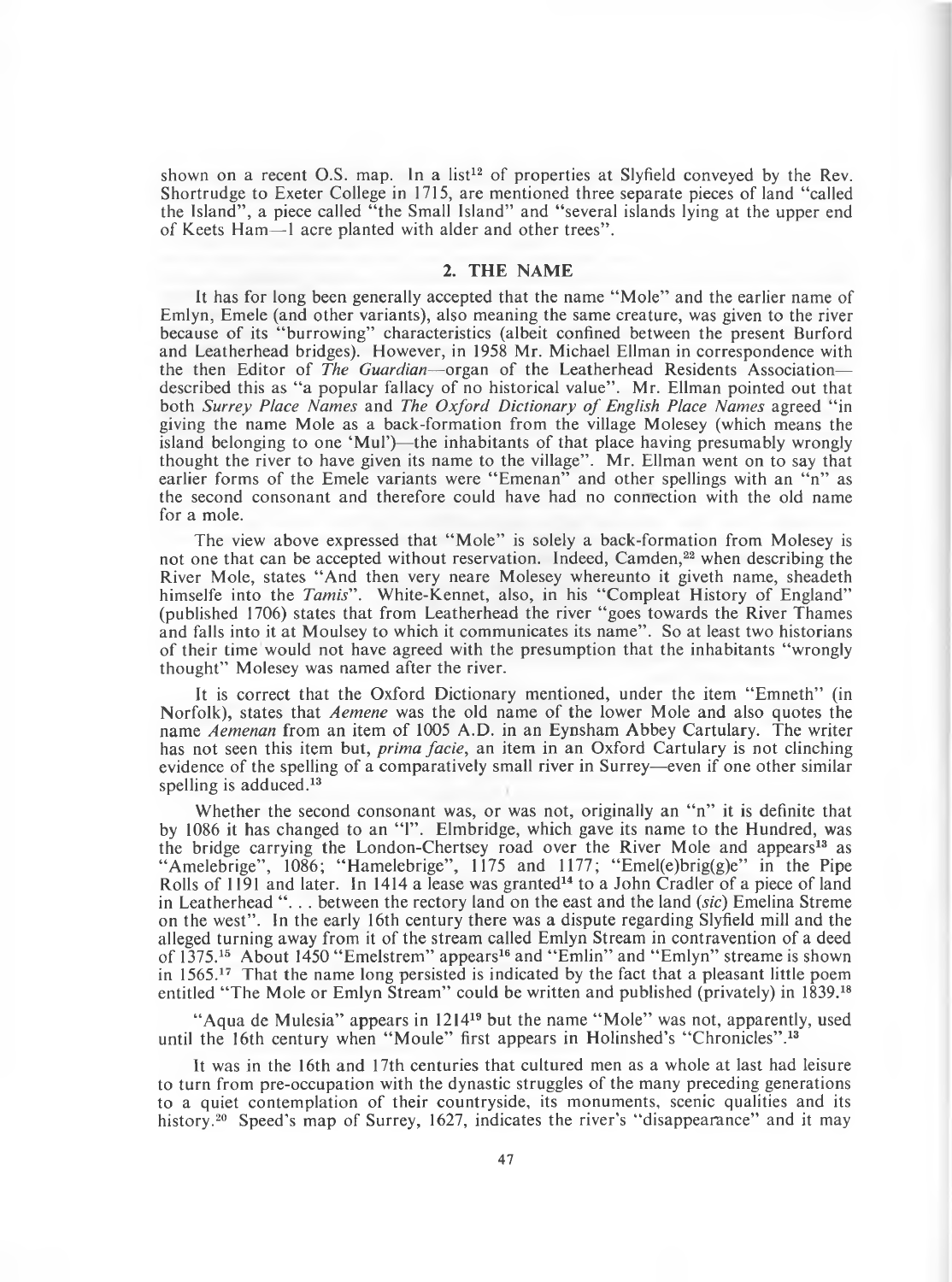well be that it was because of the observing and recording of the phenomenon that the river received generally the name of "Mole" instead of the less well known local "Emlyn". It might even be that the map was the first indication to many that the Moulsey River<sup>13</sup> and the Emlyn river were one and the same stream. That the river's peculiarity became well-known is shown by the fact that Spenser<sup>21</sup> and Camden<sup>22</sup> in the 16th century; Milton<sup>23</sup> and Drayton<sup>24</sup> in the early 17th; and Pope<sup>25</sup> a century later, all refer to the River Mole and its "burrowing" habit. It is easy to see why, when it it was realized that the "molelike" river was that which emptied itself into the Thames at Molesey, that "Mole" was applied to its whole length. W hether or not the lower river was named from Molesey there could, in view of this peculiarity, be no better name for the entire river (as witness its seizure by the poets) and to this extent, at least, there are grounds for the " popular fallacy" which meets with Mr. Ellman's scorn.

The application of "Mole" to the whole length seems to have been a gradual and, naturally, an uncertain process. An official survey of church lands in 1649-5826 guardedly refers to "the Leatherhead River" while deeds of the early 18th century<sup>4</sup> mention "the river of or called Mole". Nevertheless, from this time onwards "Mole" replaces "Emlyn" —at least officially.

It must be mentioned that E. W. Brayley<sup>27</sup> published his view that the etymology of "Emele", "Emlyn" and variants was from the British word "Melin" or "Y-Melyn", meaning a mill. He finds corroboration from the Domesday record which mentions twenty places along the river possessing mills. He also points out that in Elmbridge Hundred the record gives three manors called Molesham at Molesey and equates "Mole" with the Latin "mola" = a mill. The Oxford Dictionary above mentioned refers in its derivation of "Mole" to the item "Dorking", which latter name—it states—means "the dwellers on the river Dork"; and adds that, presumably, the Mole was once called "Dorce" ( $=$ bright river), *cf.* Dorchester. (It seems difficult to see why the inhabitants of early Dorking should be considered as dwelling on the main stream, about a mile away, with the Pippbrook flowing by their side.)

However, more than one view as to the origin of or the reason for the name of the river exists. The then Editor of *The Guardian* who published Mr. Ellman's letter and the writer's rejoinder ended with the suggestion that, perhaps, after all the little animal was named after the River!

#### **3. THE SWALLOWS**

The "swallows" (in the sense of "engulphing media" and not birds) of the River Mole are famous and have for centuries been commented upon by many writers. Yet, so far as is known—apart from the long description by Brayley<sup>28</sup>—no attempt to examine them closely had ever been made until 1948 when Mr. C. C. Fagg, F.G.S., was able, during the years 1948-50 while he was Warden of the Field Studies Council's Centre at Juniper Hall, Mickleham, to make an extensive study of them. The result of his investigations is contained in his Presidential Address in 1956 to the Geographical Section of the South-Eastern Union of Scientific Societies.7 The writer is much indebted to this Address for the majority of the information in this section of the present account.

On each side of the river valley, roughly from Box Hill to Thorncroft, is the rising chalk of the North Downs. The meandering stream, in some of its reaches, approaches or even undercuts the chalk and it is here that the " disappearance" of its waters through fissures in the chalk takes place; leaving the bed of the river almost (and sometimes completely) dry. This, of course, only occurs in dry seasons and, generally, the flow of water is too great for the swallows to make an appreciable difference as it passes over or by them. Of all the field outings organized by the Leatherhead Society one of the most interesting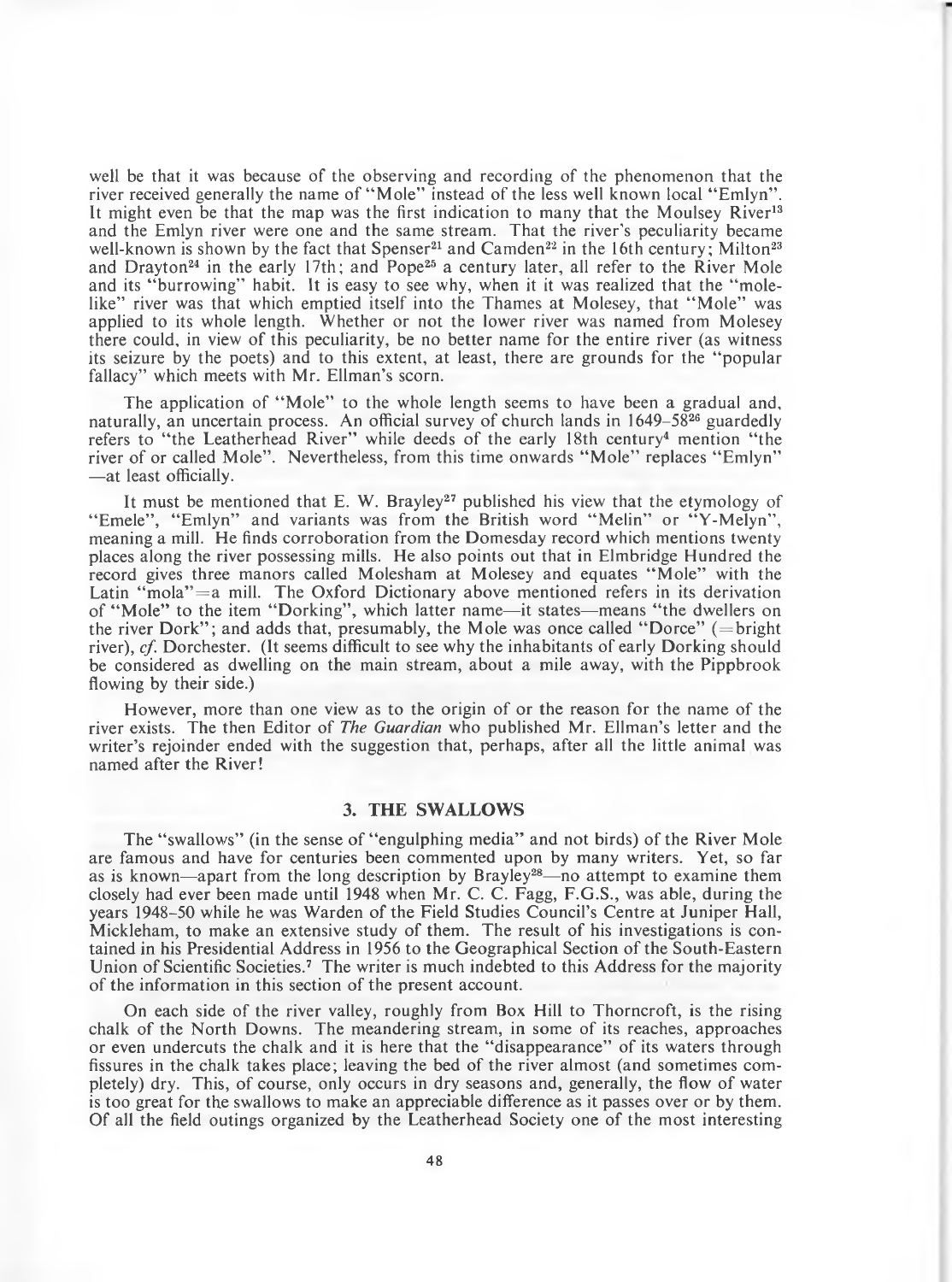was that in August 1947, when Mr. Fagg conducted members along the river bed and was able to dem onstrate some of the swallows actually in action. The most exciting was that under the Ham Bank (No. 5 in Fig. 1) where the large pool remaining in the otherwise dry river bed could clearly be seen to be running away down through the flints in the bed. The rate of flow was, perhaps, a little slower than an emptying bath and seemingly through a fissure, not, however, detectable, about the size of a bath plug hole. Other swallows inspected had already emptied their respective sections of the bed.

For a full description of the various swallows and a discussion of them readers are referred to Mr. Fagg's Address. He reports that, during the period of his investigations, there were, between Ham Bank and the weir just above the bridge that forms the northerly exit from Norbury Park, twenty-five active swallows and many extinct ones, both in the river bed and on the flood plain. Mr. Fagg mentions also a large ancient swallow hole discovered by Mr. F. H. Edmunds on a higher terrace and showing that the "swallowing" has been in existence for thousands of years. The sites of the twenty-five active swallows mentioned by Mr. Fagg are shown in Fig. 1, their positions being taken from the excellent figures that form part of his published Address. For those who have not had an opportunity to see the river on the appropriate occasions a striking photograph of the dried-up river bed under the tunnel railway bridge appeared in *The Times* of October 10th, 1947.

Mr. Fagg adds that "the swallowed water, or much of it, reappears in the copious perm anent springs on Thorncroft Island. When the river is not flowing through the gap the stretch of perm anent water south of Thorncroft seems to be maintained mainly by back flow from the Thorncroft springs. The springs in Fetcham pond appear to be fed by other fissures unconnected with the present-day swallows" . He concludes by stating that "after three seasons of close observation I am far from being able to say the last word on these fascinating phenomena".

#### **4. FLORA AND FAUNA**

So far as is known, there is nothing peculiar or striking among the natural denizens of the river and its immediate vicinity.

There is, however, an account, of interest to botanists, by Mr. H. J. Burkill<sup>29</sup> of an inspection made by him and others of the dried up river bed in August, 1934. As described by the author, "Hardly a pool was left in the stretch from Norbury Park to just above Thorncroft" . The stretch inspected was the half mile immediately below the northern bridge of Norbury Park. Here the river bed consisted of waterworn flints with a thin coating of mud and with the chalk rising occasionally to the surface; big scoured depressions, banks of stones lying across the flow and occasional shoals of blackish mud up to three feet high (usually submerged) were all observed. An impressive variety of plants had sprung up since the river ceased to flow [in its bed] in the early summer and are listed in Mr. Burkill's Report. More species were found in mid-channel among the stones than on the banks or the mud showing that they had grown from seeds that had been brought there from some distance by the stream.

An anonymous writer, "Seventy-eight not out", in an article headed "Reminiscences of the Mickleham Valley" in the *Dorking & Leatherhead Advertiser* of 4th August, 1939, mentions having seen herons feeding between the railway tunnel and Ham Bank. A Leatherhead guide book of about 1909 refers to otters in the stream and their former presence is testified by others, although none have been seen in recent years.

The river did, however, have a reputation for its fish. The anonymous writer referred to in the preceding paragraph mentioned dace, roach, and chub dying in the receding waters (a sight witnessed also by Mr. Fagg in 1948).<sup>7</sup> In a catalogue of deeds which were at one time in the Slyfield Chest in Leatherhead Parish Chest two of the now missing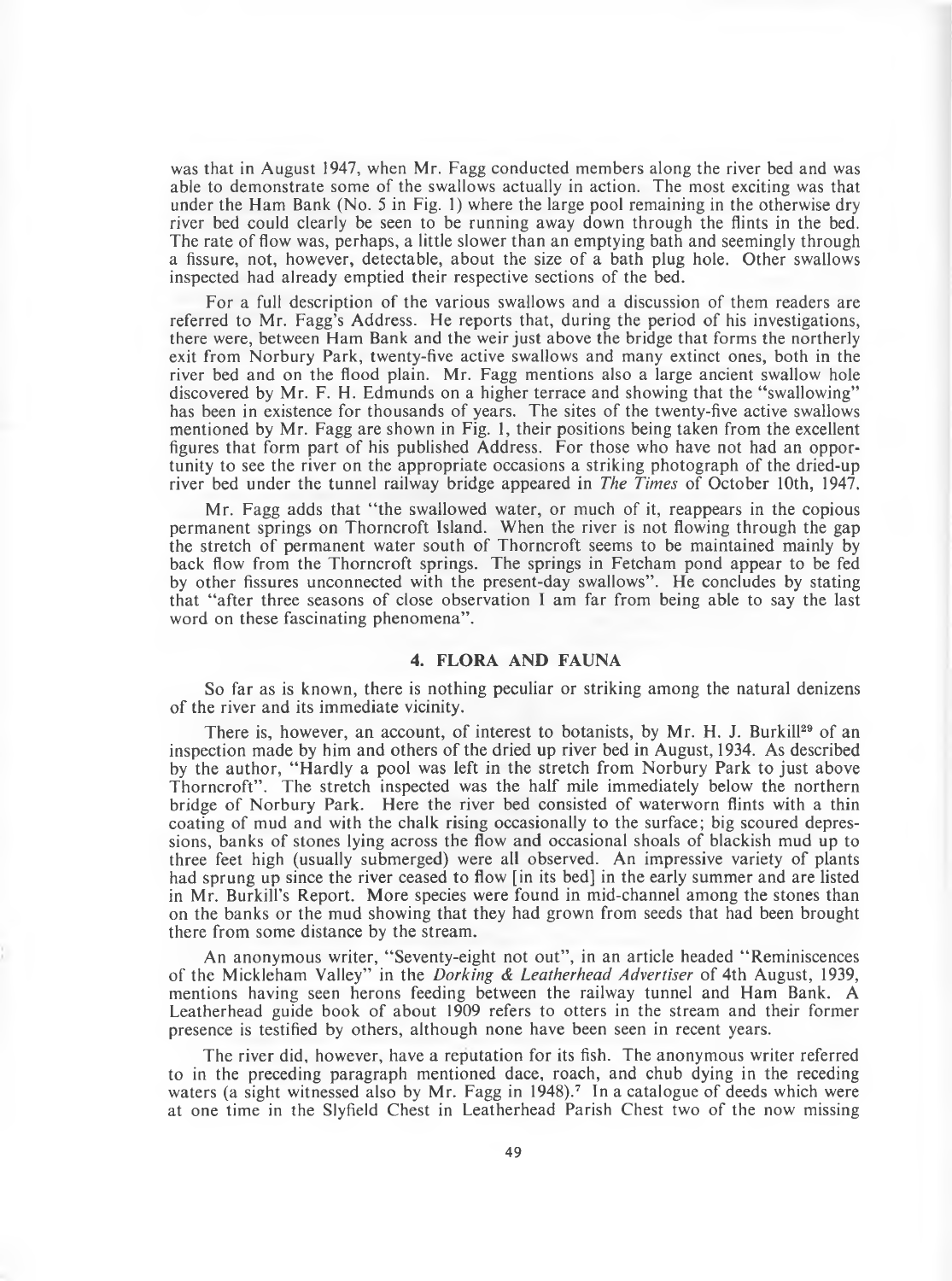documents were (i) "an account of the royalties of fishing belonging to the manors of Slyfield and Bigney" and (ii) a lease of 1729 of the Slyfield mills with a messuage and lands part of the consideration for which was " one full part of all eels to be caught . . . at the said mills or waters belonging thereto" (*Proceedings,* Vol. 1, No. 4, p. 13).

The river's piscine glory was, however, its trout. Charles Mackay, writing about 184030 says:—

" Leatherhead is noted above all things for its very excellent trout. How long it has enjoyed this reputation it is difficult to say. The earliest notice we remember of its fame in this respect is in Lilly's Memoirs of his Life and Times; from which it appears that it was the resort of Londoners during the time of the Long Parliament. Lilly relates that, Sir Bulstrode Whitelocke being ill, he prophesied  $\ldots$  that the Honourable Member would recover but by means of a surfeit would relapse within a month; 'the which he did' says Lilly 'by eating too many trouts at Mr. Sand's house near Leatherhead'. In all the old topographical books the trouts of Leatherhead are invariably mentioned" .

(Mr. F. Bastian, who kindly furnished this extract, adds that Sir Bulstrode Whitelock  $(1605-75)$  was a prominent figure in the Long Parliament and William Lilly  $(1602-81)$ was the foremost astrologer of his time. Mr. Sand's house was, of course, Randalls Park.)

A few years later James Thorne also wrote: $-31$ 

" Leatherhead trout are famous and the traveller who wishes to test their excellence may, if he is a brother of the angle, throw a line here—or mine hostess of the Swan will, in the proper season, supply those who prefer the fish without the labour"

Even as late as  $1910-12$  a Guide book of Leatherhead<sup>32</sup> could make this statement: "The town also attracts many visitors . . . on account of its excellent fishing, the trout to be obtained in the River Mole having a European reputation for their delicious flavour" .

It may be of interest to residents in the area to know that Mr. Edmund R. Taselli of Leatherhead, well known in angling circles, states that there is still plenty of fish, including trout, in the river, due, to a great extent, to the maintained purity of its waters. Indeed, in the writer's experience there have never been so many anglers of all ages as can now be seen near Young Street in a summer stroll by the river there.

Finally, we reproduce (but refraining from comment) the following item which appeared in the *Daily Mail* of 21st July, 1952:-

" Able Seaman Alan Mickelburgh, 25, of Wallington, Surrey, caught what he thought was a 3 lb. trout in the River Mole, near Leatherhead. His father said yesterday it was a salmon—the first known to have been caught in the Mole".

#### **5. THE BRIDGES**

Proceeding downstream, the first present-day bridge over the river within the Urban District (excluding the northern bridge entrance to Norbury Park—which actually crosses the boundary, which here and for a short distance below is formed by the centre of the river) is the Young Street bridge. Upstream, between that bridge and Burford Bridge (close to which was once the Roman bridge carrying Stane Street across the river) are (a) the two bridge entrances to Norbury Park; (b) the tunnel railway bridge; (c) small bridges shown on the O.S. map, 1955, at Swanworth Farm , just above Cowslip Farm and Ham Bank; and (d) the railway bridge and a footbridge about 650 yards above Ham Bank. With all these we are not further concerned.

Although Young Street bridge is now the first in our area it is right to mention that, about a century ago, there was another bridge about 600 yards upstream from the Young Street one. This is shown on maps both of  $1810^{33}$  and  $1846^{34}$  and, in the latter, is named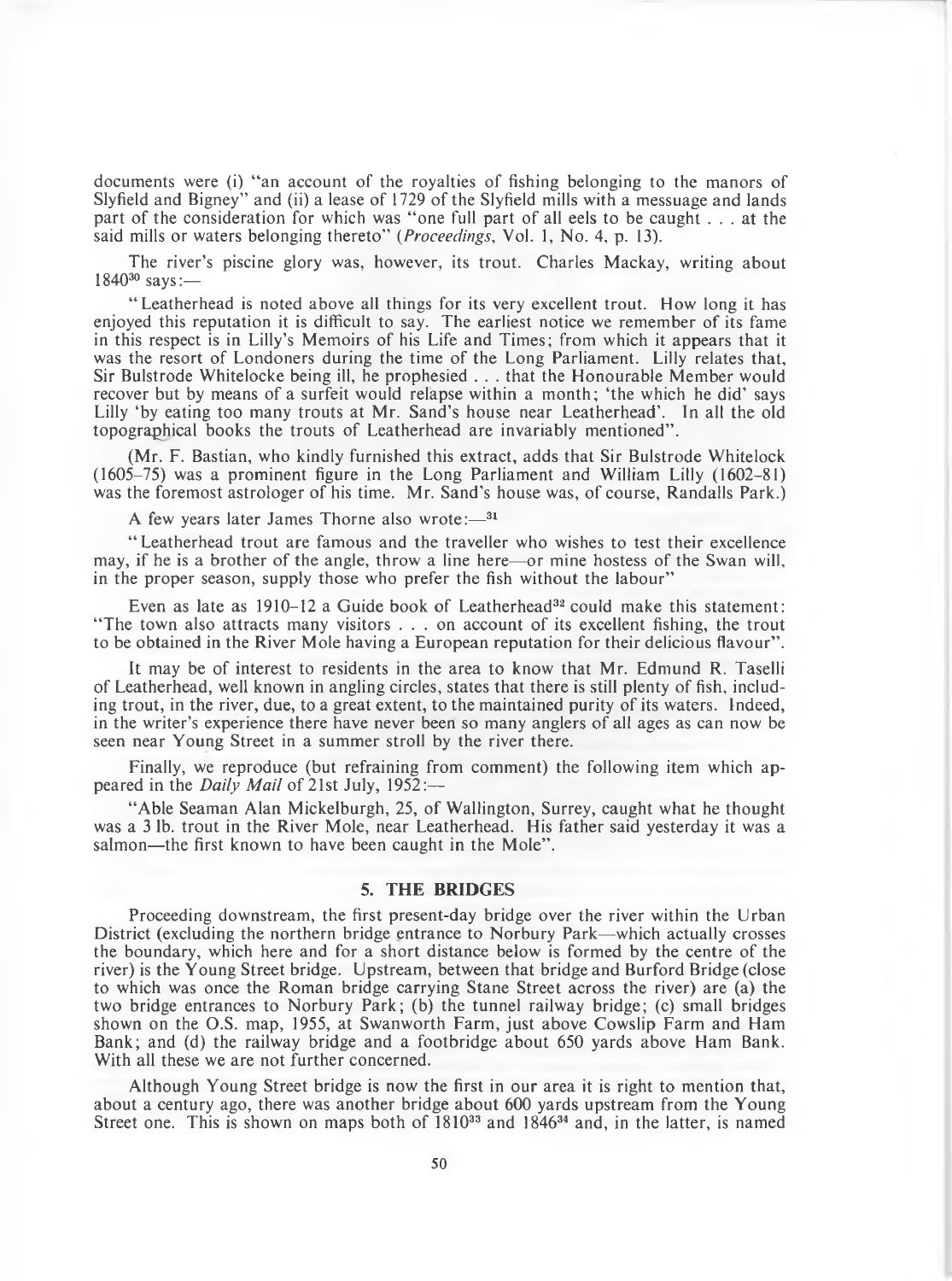Bocket Bridge. It carried what was, probably, a farm track from the west across to the Leatherhead-Dorking road about 4/500 yards south of the Givons Grove roundabout. This bridge does not appear on any later map and has not existed within living memory. Nothing more is known of it and it is most probable that it went out of use in 1867 when the railway to Dorking was built and this approach to the river was replaced by the small tunnel at the bottom of Young Street.

As to the YOUNG STREET BRIDGE, this, to the knowledge of many present residents in the area, was built in 1941 when the Canadian Royal Engineers then stationed in the neighbourhood and under the command of a Captain Young constructed the road and bridge for military purposes. No earlier bridge here is shown in two O.S. maps consulted surveyed between 1861-80 and reprinted (with corrections to date) in 1925 and 1929. Nevertheless, Mr. A. J. Ginger (one of the first members of this Society and who was born in the area in the early 1880's and spent his boyhood here) has informed the writer that he (Mr. Ginger) has a rather vague remembrance as a boy of an old wooden bridge which stood roughly on the site of the present bridge and carried a path from Roaring House Farm through the tunnel and up to the site of the present roundabout. This bridge must have disappeared at the latest in the first years of this century and, indeed, Mr. Ginger thinks it may have been unusable or, at least, dilapidated in his time.

The temporary wooden bridge constructed by the Canadian troops was not replaced by any permanent structure and served well for ten years until severe flooding in early 1951 and consequent scouring of the banks caused the eastern supports partially to collapse. The Ministry of Transport agreed to a Bailey bridge being put in its place as a "temporary" measure and this was carried out in July 1952 as an exercise by the 316 Field Squadron, R.E.s, under a Major Mays.<sup>35</sup> After twelve years it still serves. Much of the scouring was due to the loop of the river which then existed just above the site and, as a remedy, a straight reach of the river was cut to replace the loop (Y in Fig. 1). It was the cutting of this new bed that disclosed the mesolithic occupation debris.2

The next bridge downstream is THORNCROFT BRIDGE at the foot of Gimcrack Hill, forming the entrance to Thorncroft. At its eastern end is Bridge Cottage, built between 1836-44 as an entrance lodge but much altered and modernized in 1951/2. Thorncroft is one of the manors mentioned in the Domesday Book and one might have thought that a bridge existed here from the beginning; but, in a List of Repairs made to the manor in 1443/4,36 appears, as the first item, " Paid in cash to Thos. Wrinne for felling 14 oaks for a bridge not yet made, 16d." This suggests that this was the first occasion on which the m anor had its own bridge: perhaps the inhabitants had previously walked over the meadows on the west side of the river and crossed by the town bridge. The present bridge must have been constructed much later. The interest in the manor was transferred to Merton College, Oxford (or, rather, to its founder) in 1266 and, although much of it was enfranchised in the mid-18th century, that College still owns part of the demesne lands with certain rights over the bridge.37

The next bridge spanning the river is the LEATHERHEAD BRIDGE carrying the main Guildford-Leatherhead-Epsom road over the stream. Readers are referred to the short but interesting account of this bridge which, with an illustration of it as it looked in 1823, appeared in *Proceedings*, Vol. 2, No. 6, at pp. 162-3 (hereinafter referred to as " the previous article"). That some of the information therein contained is repeated here is merely to keep together the story of the river and its usage.

The earliest known reference to the existence of a bridge here is a deed,<sup>14</sup> dated to 1250 or earlier, relating to land in Leatherhead and witnessed by a number of local worthies including "Simon of the Bridge". On 24th May, 1361, a John Plomer of Rocheford was granted a licence to collect alms for the repair of Ledrede Bridge.<sup>38</sup> By his will, proved in 1485, a Thos. Puke of Ledderhede left "for the repair of the bridge of Ledderhed, 4d."39 Another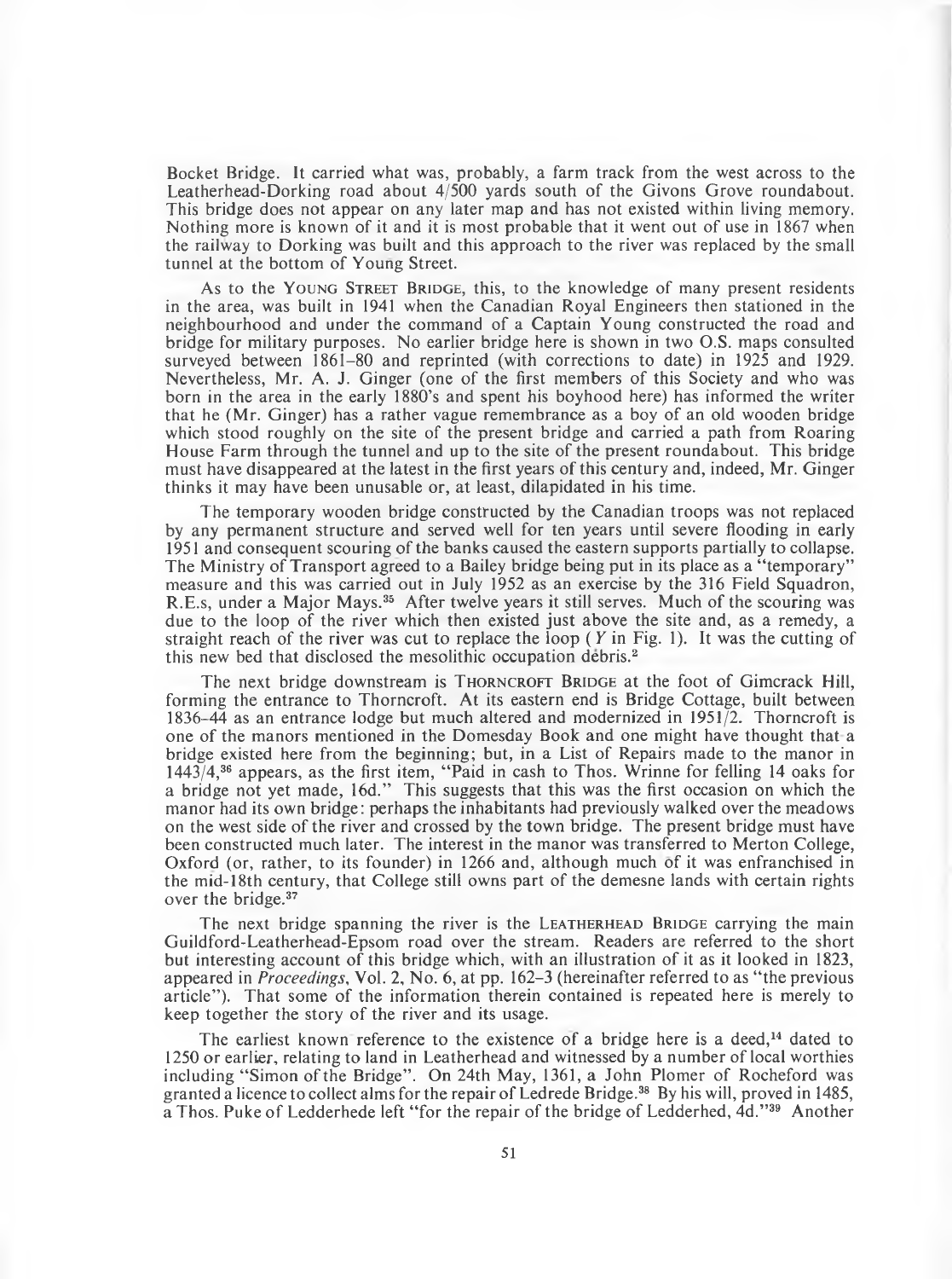

FISHING BELOW LEATHERHEAD BRIDGE *c.* 1890

benefactor was a Wm. Rogers of Leatherhead, yeoman, who in 1597 left in his will<sup>40</sup> "to the use of the bridge of Leatherhead, 6/8d. when it is mended" . We know nothing more of this bridge which may have been, and probably was, of wood. The bridge of stone which followed (see the Indenture of 1755 referred to in the previous article) seems, from the wording of the will of Edmunde Tylney (made 1st July,  $1610)^{41}$ , only then about to be built.

The wording of the relevant portion of the will is:—

 $\ldots$  . . £100 towards the reparation of Leatherhead stone bridge so as the said bridge of stone be sett aworke for the finishinge thereof within one whole year orells not, the reedifyinge thereof being already by order at the sessions at Kingstone laid upon the whole shire by due course of lawe and verdict of a jurye impanelled thereon . . ."

Tylney seems to have shared Wm. Rogers' distrust of the dilatory methods of the highway authorities. An interesting item from the Wandsworth Churchwardens Accounts<sup>42</sup> is—"1610. Payd Mr. Whyte the high Constable for so much charged upon the prshe towards sute for avoyding the maynetenance of Letherhead Bridge : iijs."

Yet, by 1661, the bridge had fallen into such a state of disrepair as to cause the public complaints mentioned in the previous article. Although they did not result in any penalties being imposed on the parishes concerned they may have compelled the parishioners to take more action to keep the bridge in some better order. At any rate the Leatherhead Vestry Minutes of 1695–1739<sup>39</sup> contain many references to the lands held for the maintenance of the bridge and the application of the revenue therefrom. This land totalled  $3\frac{1}{2}$ acres in parcels dispersed in the "Comon Hethe" (1695) and in the "Common Fields" (1730) and was let until the last mentioned date to John Hudson, a churchwarden, for 18/- per annum. During this period small sums (mostly a few shillings) were from time to time disbursed for repairs and in 1724 no less than £4 3s. 4d. was paid for this purpose.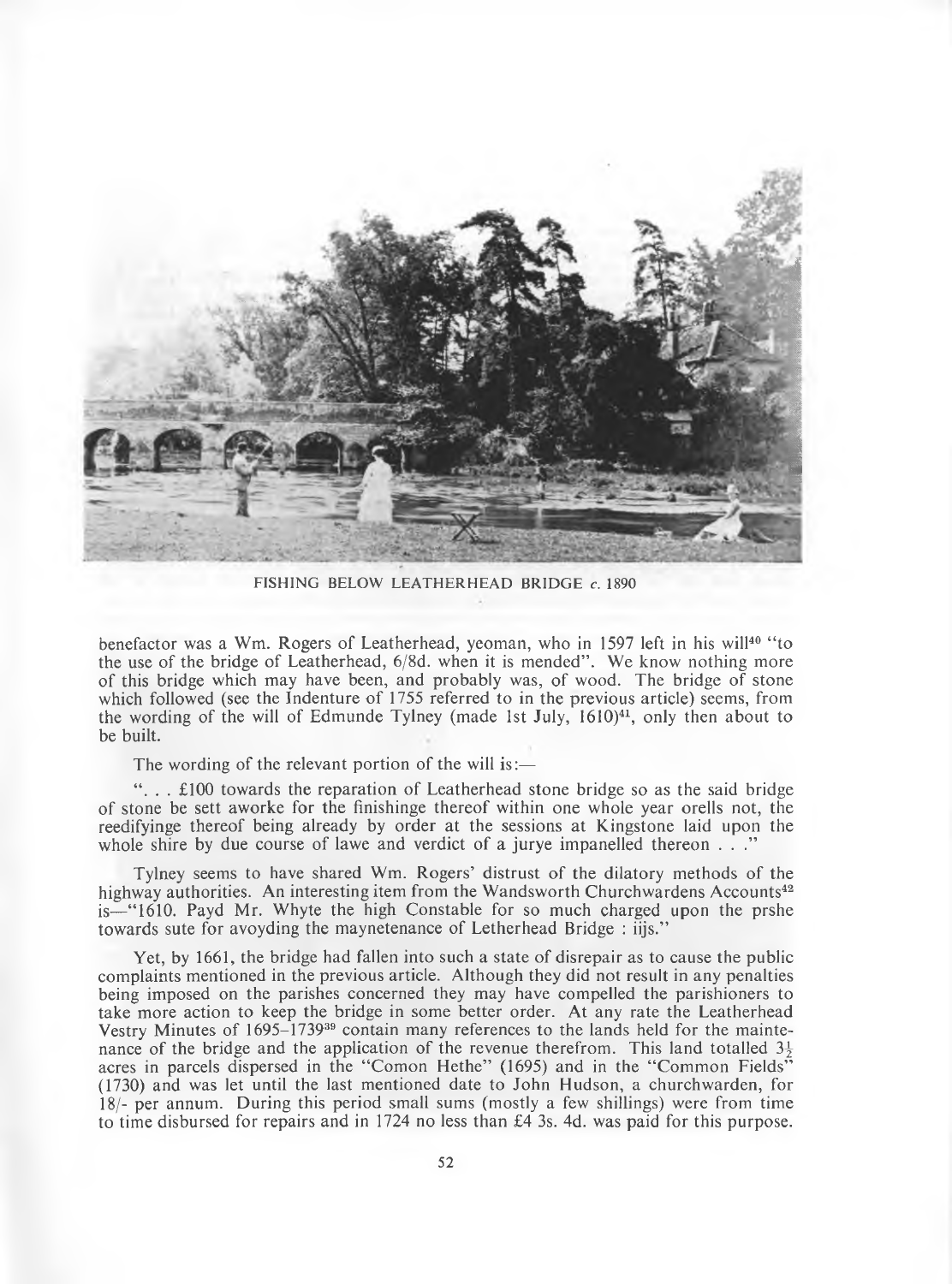A payment of 1731 included the items: $-$ 

" Pd. for Picking of Stones and earring *(sic)* to

the Bridge and Labourers 1-6-10<br>for Beer for the Labourers 2-3". for Beer for the Labourers

A padlock (purpose unknown) was bought for 1/- in 1711.

After 1739 the next minute relating to the bridge seems to be that of 23rd June, 1760, when the bridge was locked and the Vestry made the Order that a yearly payment had to be made for the right to pass over it (see previous article). In 1762 it was ordered that all receipts from these keys should be brought into the accounts of the bridge and that the Churchwardens "do for the future all repairs that shall be wanting". This provision, rather naturally, worked unsatisfactorily and (to jump in time) in 1778 it was ordered " that Public Notice be given to the gentlemen and others that have keys to go over Leatherhead Bridge that unless they pay the Churchwardens their arrears now due before the 10th day of October next new Locks will be put onto the bars and no carriages to pass over the said Bridge except in time of a flood".

Some years ago the late Mr. Blaxland Stubbs presented to the Society a key which, in 1936, had been found at the ford alongside the bridge by a Mr. Charles H. Rose. This key (see the colophon to this issue of the *Proceedings),* dated to c. 1800,43 might well be one of the bridge keys dropped by some careless or unlucky local traveller.

Even with the additional "key money" it would seem that the bridge could not be kept in proper repair and the Commission of the Peace for Surrey appointed a Committee, which first met on 27th June, 1774, to investigate and report on certain bridges in the County, including the Leatherhead Bridge. From the minutes<sup>44</sup> it appears that the Committee were first of opinion that, though the bridge [we confine ourselves to the Leatherhead bridge] was, in its present state, dangerous to the public and should be enlarged and improved, it was not necessary to rebuild all of it. It was suggested that it would be sufficient to make a recess in every pier large enough to secure a man and horse from the danger of any carriage passing at the same time. A nother suggestion was to make four arches in the centre of the bridge in an oval shape 20 feet wide instead of recesses all along.

The minutes recorded that Leatherhead Parish had written to the Committee offering to give up their part of the bridge and the lands belonging to it (or the value thereof) if the Parish could be relieved of its liability for repairs. (A copy of this letter, or a draft of it, appears in the Vestry minutes). The other co-owner of the bridge, i.e. Fetcham Parish —whose Vestry minutes of the time do not, the writer is informed, still exist— had also written to say that they were tenants at rackrent and could pay nothing but that, no doubt, Sir George Warren (at that time Lord of the Manor) who was then in Cheshire would give something when informed of it.

The Committee held a number of meetings and considered various plans, estimates, and reports but eventually they were forced to the conclusion that repairing the bridge was not an economic proposition. On 5th September, 1775, it was, on further consideration, Resolved: " That it will be more for Public Utility to build a new bridge rather than repair the old; that the most eligible situation for such New Bridge will be from the present Entrance into the River Southward of the Old Bridge across the Island; and the Road to go through Col. Gower's Field in to the High Turnpike Road; and the said Bridge is to be erected with Brick or with Brick and Stone; . . . That a sum of money necessary to build a New Bridge at Leatherhead be raised by Subscription". An advertisement for plans and estimates was ordered but only one later Committee meeting (at which there was no quorum) is recorded and it seems that the Committee's proceedings were pigeon-holed. The unfortunate parishioners continued to put their hands in their pockets for repairs and another Vestry minute of 1778 includes an order to remove the ivy growing on the walls and repairs as necessary to be made.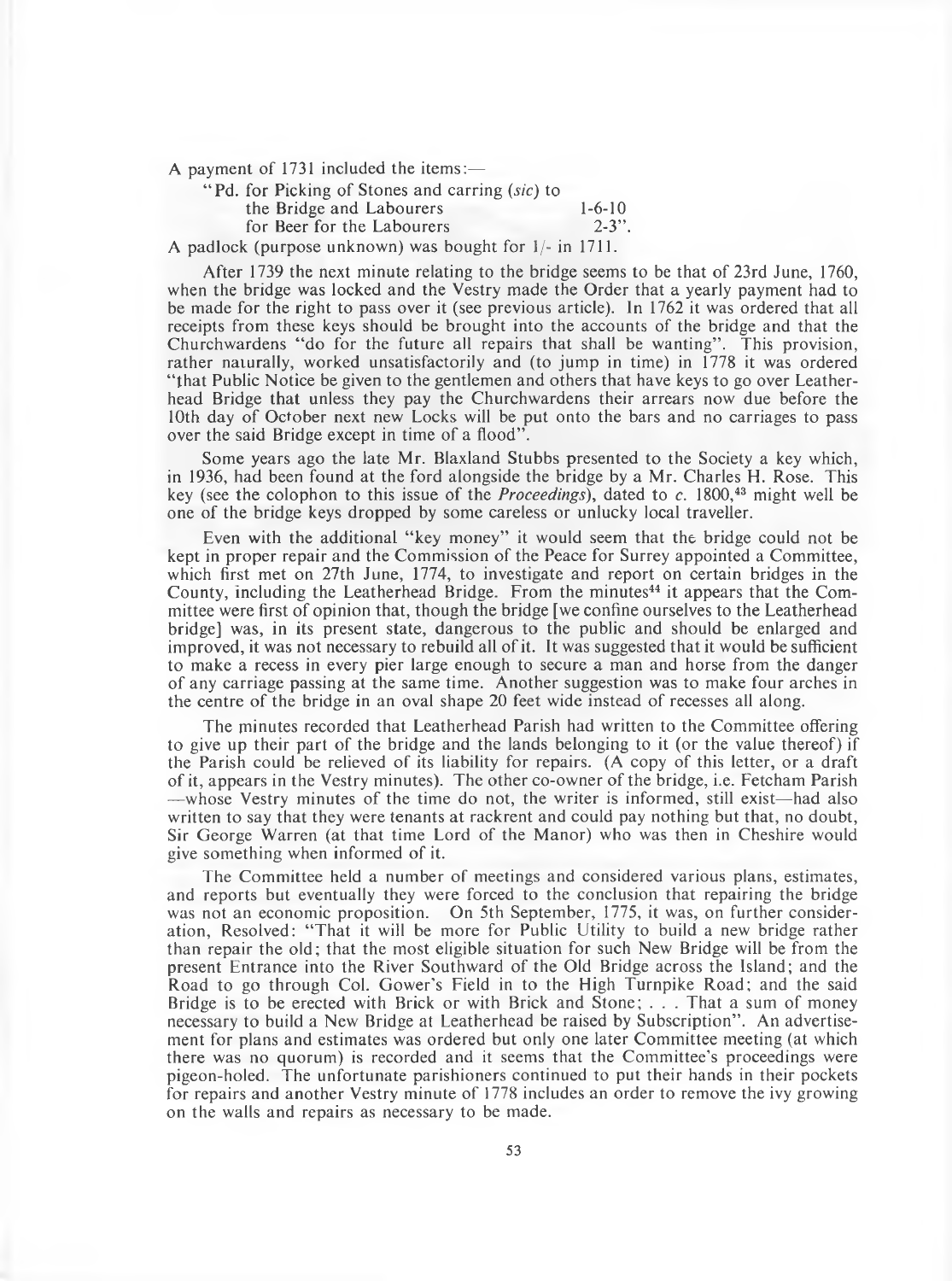At long last, in 1782, an Act was passed and the bridge passed to the County. It was re-built, this time of brick, and later, in 1824, widened to its present width. As so altered it has remained to the present day except for the addition, in 1963, of the lights on it. As first rebuilt it could have taken only one-lane traffic and the recesses on the north side, if then incorporated into the structure, were probably due to the suggestions made at the second meeting of the Committee—though they seem hardly large enough to have taken a mounted man.

The Committee's resolution of 1775 raises an interesting point. The wording is vague but presumably " across the Island" refers to the suggested new bridge. It is almost certain that the project to re-site the bridge fell through and the new one was built on the foundations of the old: hence the traces of medieval work that have been recognized in it.

The river is next traversed by the IRON BRIDGE in Waterway Road and the two nearby RAILWAY BRIDGES. The eastern railway bridge, carrying the Leatherhead-Dorking section of the then Horsham Dorking and Leatherhead Railway (later taken over by the London Brighton and South Coast Railway) was built between 1863-67. Waterway Road and the Iron Bridge were constructed by the Railway Company as a private road, obviously to enable intending passengers coming from Fetcham, Bookham, and the west to have access to the new station (the present one, built in 1866) without having to go up Bridge Street and back. That road and the bridge have recently been taken over by the Urban District Council. The western railway bridge was built in 1885 when the London and South Western Railway extended their line to Effingham. It was in making the embankment for this extension that the small diversion of the river (at *X* in Fig. 1) was created.

RIVER LANE BRIDGE and FETCHAM SPLASH form the next crossing. Here (see Fig. 2) there are (or were) two watercourses, a northern one spanned by a bridge and to the south a more shallow one with a footbridge alongside a ford which crossed it. It has been sug-



FETCHAM SPLASH *c.* 1912 *Photographer unknown*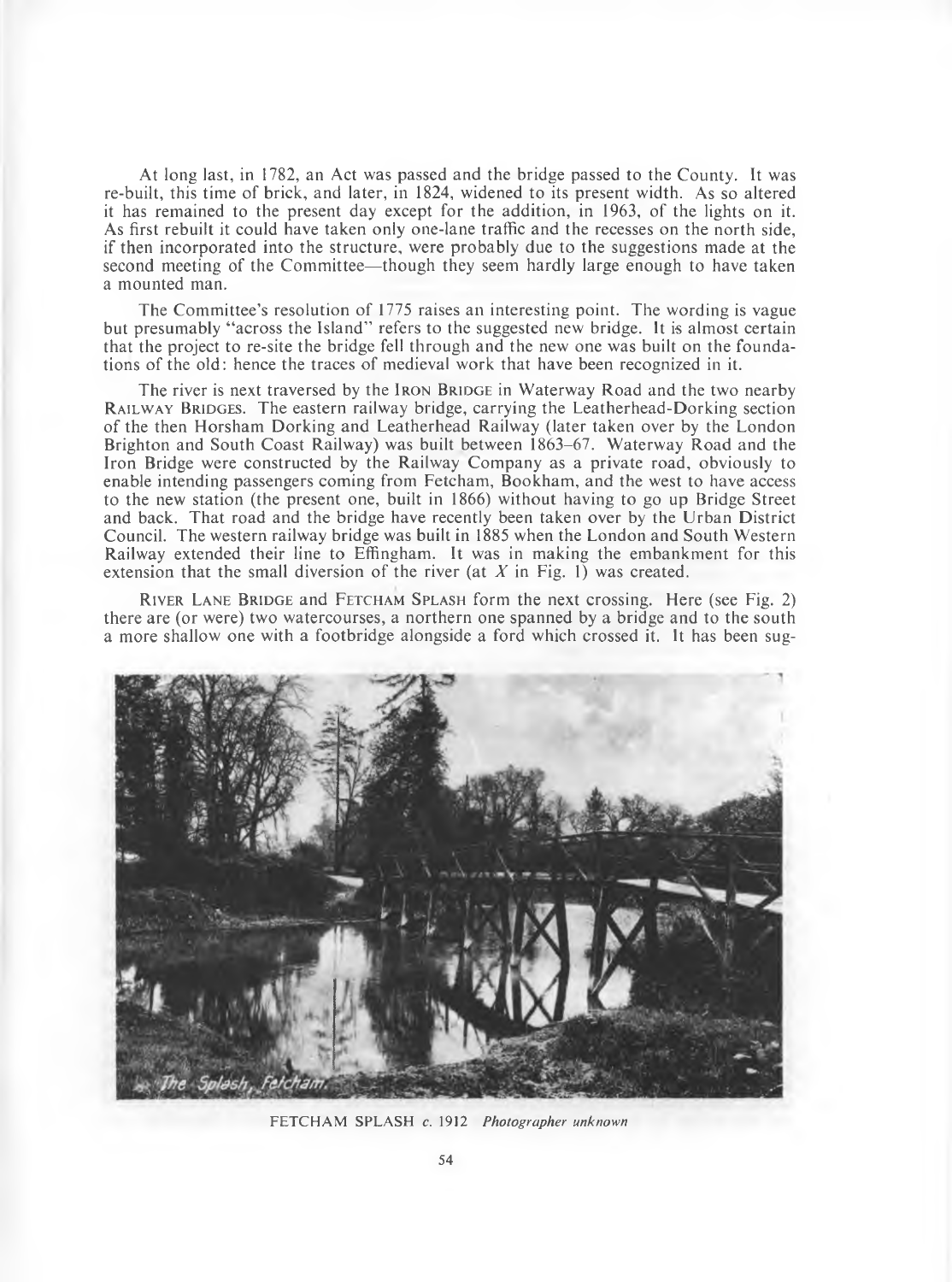gested that the latter was the original river bed and the other a mill leet and man-made. This is discussed later, but for clarity the writer will use the usual references to the northern water as "the river" and to the other as "the cut".

At the eastern junction of the two streams is a brick wall over which the river, when held back by the sluice gates once existing under the bridge, fell in a cascade to run through the cut and rejoin the river below the island. Traffic from the south had to cross the cut by the ford, traverse the island and then the bridge and so to the north portion of River Lane. The whole formed a most picturesque scene and the objective of many a pleasant local stroll.

During the second world war a stray bomb fell and damaged the bridge and the sluice gates under it. The bridge was eventually rebuilt by Wimbledon Corporation, when they bought the nearby Randalls estate (to which the bridge belonged) for a cemetery, and the bridge was handed over to Leatherhead Urban District Council in November, 1952. The sluice gates were not, however, repaired, with the result that, except in times of flood, the river is never high enough to flow over the wall and fill the cut. From the 1940's to 1964 the cut, in consequence, deteriorated into muddy, weed-covered ground (complete with derelict car) and the approach to the ford was buried by deliberate dumping. An "eyesore" was a mild description to apply to a once delightful spot.

Visits there since September 1964 have shown that almost all of the cut has, very recently, been buried under earth dumped by nearby development. It has been intimated to the writer by the U.D.C. that it is the intention to dredge the bed of the cut and to lower the brick wall and so re-instate the stream through the cut. It is greatly to be hoped that this so much-to-be-desired restoration will indeed take place and that this part of the River (and the parish boundary) will not—as an easy solution to the problem—be consigned to oblivion by burial.

The early history of the site is not easy to disentangle due not only to paucity of m aterial (this, as will be seen, applies to other features of the River) but also to its rather confusing nature. Since the available material is difficult to segregate between the bridge, the ford, the wall, and the mill (formerly there) a separate section of this Article, No. 6, is devoted to what is known of the previous story of this river-crossing.

From this point the river is lost to the normal traveller's view among fields and meadows until, after approximately two and a third miles, it reaches SLYFIELD (or STOKE) BRIDGE.

This bridge has an interesting story as told by Manning and Bray. $45$  It is there stated that only a dangerous ford near the garden wall of the Mansion of Stoke (at  $W$  in Fig. 1) existed until, in the 1750's, Sir Francis Vincent, the then owner of that Mansion, built there a wooden bridge for foot and horse passengers only. This was known as Stoke Bridge. After 1773 the ford had become even more dangerous by reason of the penning of the stream at Downside Mill to increase the force of the waters to work what were then the Iron Mills there<sup>46</sup> and the bridge was opened to carriages. By 1786 repairs were needed (rather an understatement since Mr. T. E. C. Walker states<sup>47</sup> that in that year a horse and chaise were reported to have fallen through the bridge!) and the County took it over. Presumably repairs were made but in 1804 the bridge was again presented as being out of repair and a Committee was appointed to build a new bridge higher up the river (see Fig. 3). This is the present Slyfield Bridge. The then owner of Stoke Mansion, Mr. Hugh Smith, gave the land for a new road to the new bridge and constructed it. In consideration the Committee agreed to the re-alignment of the road, to stop up the old one and to give to Mr. Smith the land from the top of the hill (where the new road began) to the foot of the new bridge for incorporation into his grounds. (See Fig. 3, stippled portion.)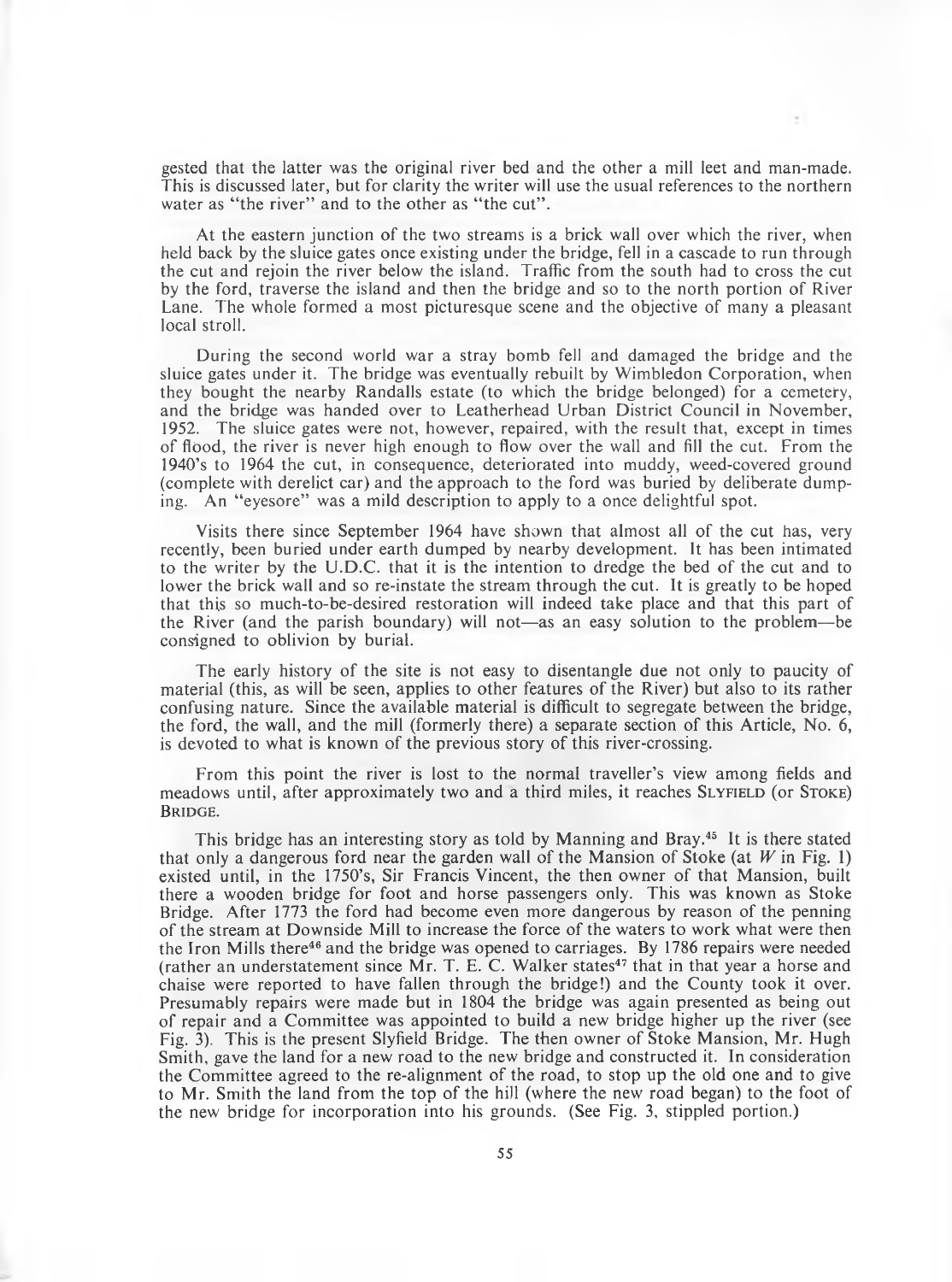

The matter is, however, complicated by the fact that "Stoake Bridge" is shown—on the site of the one said to have been built in the 1750's—in Thomas Clay's map of Great Bookham surveyed in  $1615-18.48$  In that map Stoke Mansion is shown as owned by a Sir Francis Vincent who succeeded his father in 1613 and was an ancestor of the Sir Francis referred to by Manning and Bray. It is therefore probable that a bridge had been built there in the late 16th century and had later fallen into disuse through lack of repairs leaving traffic to ford the river until, in the mid-18th century, a new bridge was constructed by a descendant of the original builder.

Nothing else is known of the early bridge or bridges. The only recorded entry in the Great Bookham Vestry minutes relating to the bridge is one of 1776 when the Vestry agreed to "mend the road leading from Slyfield Mill to the Bridge by Sir Francis Vincent".<sup>49</sup>

From Slyfield the river again turns away from the roads until after passing under the Surbiton-Cobham-Guildford RAILWAY BRIDGE (line opened in 1885) it reaches the Downside Mills on its right bank and, turning north, leaves the Leatherhead area. Some interesting information regarding the river between Stoke d 'Abernon and Downside Bridge, Cobham, is contained in Mr. Walker's Article on Cobham Manor.<sup>50</sup>

#### 6. THE RIVER LANE (FETCHAM) CROSSING

As shown in Fig. 2, the main features of this site are the bridge over the northern stream; the brick wall at the east end of the island; the ford and the footbridge over the southern waters (the "cut"). The ford to the right of the Figure comes into the subject only incidentally.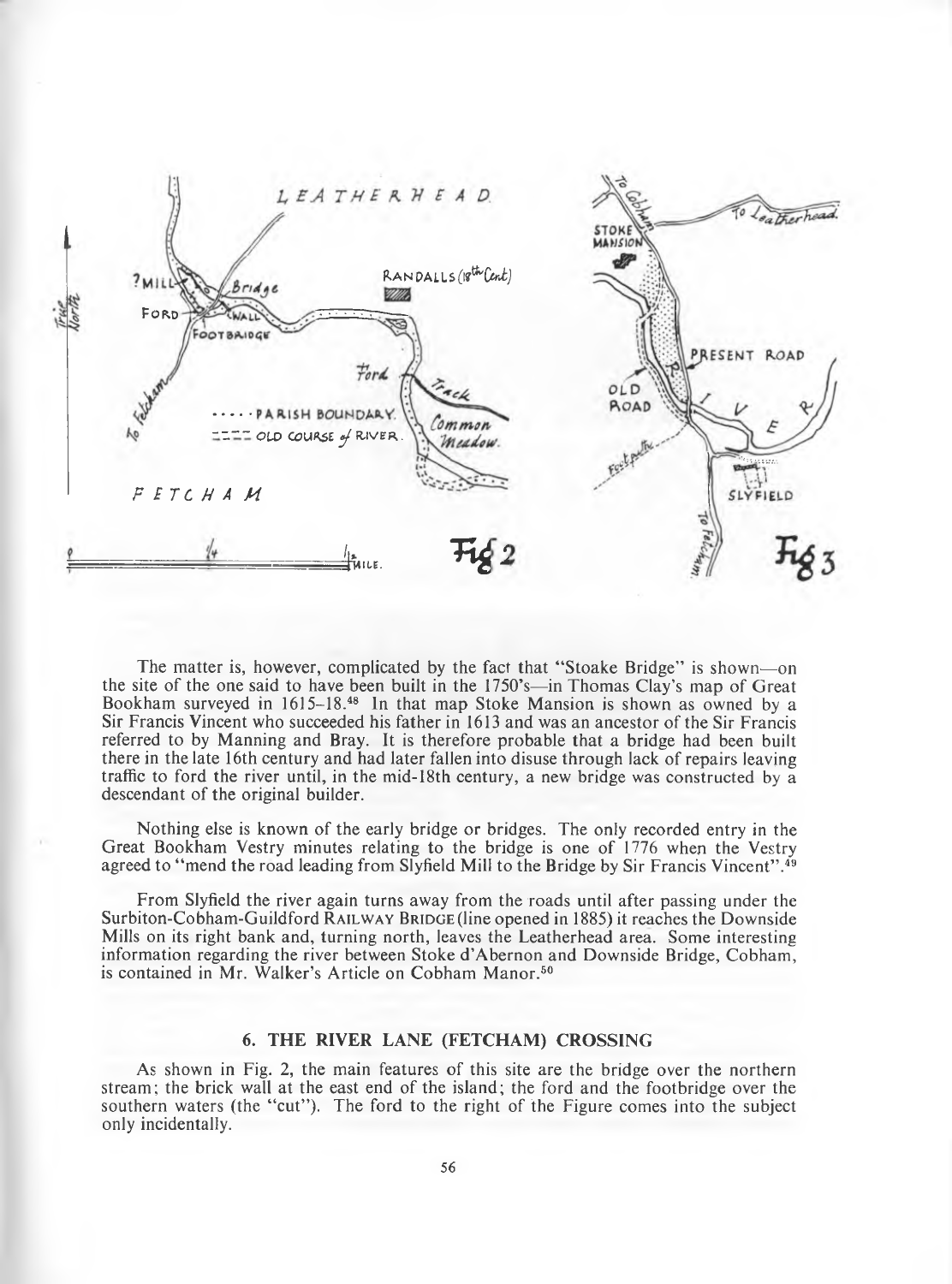It will be seen also that the parish boundary passes to the south of the island for half of its length only and then turns across the island to the north stream along which it continues to the west. So half the island (to the east) is in Leatherhead parish and half in Fetcham parish. A part from Stump Island just above Leatherhead bridge (where it was necessary to site a boundary mark on the island so as to keep half the bridge within and therefore the responsibility of—Fetcham) the riverine boundaries elsewhere keep to the centre of the stream or to one side only of an island. It is reasonable, therefore, to assume that the "cut" is an original part of the river bed. The turning of the boundary across the island can only be explained by the " Old Mill" (mentioned later) being on the west end of the island and so being prior to the fixing of the parish boundary. If the northern stream was not natural but a millstream only then it seems strange that its east end should have been left in another parish and that the boundary should not have passed along the north of the island to maintain control of the millstream. In the absence of any other evidence the writer conjectures that both streams are natural.

Brayley tells us<sup>51</sup> that "Near it [the dam built by Earl Tyrconnel], on the Fetcham side, are vestiges of one of the ancient mills noticed in the Domesday Book". No trace of the site now exists but its present appellation " the Old Mill" had been given to it at least as early as 1808 when the Leatherhead Vestry<sup>39</sup> ordered the steward to Sir John Coghill (owner of Randalls 1802-10) to repair the road from Randalls Farm to the Old Mill. Documents of 1784 and 1788, mentioned later, refer respectively to the Island " on which the Mill stands" and "where the Corn Mill formerly stood"—but the mill had probably ceased to function long before the earlier date.

The bridge and its concomitant ford seem bound up with the matter of the road or lane leading to and from this crossing. Brayley states<sup>51</sup> that "while the estate [Randalls] was held by Lord Tyrconnel [i.e. 1753-88] the old road was turned and a dam was made to prevent carts &c from crossing the river which here forms a pleasing cascade" . When the Earl sold the estate to Louis Montolieu among the copyholds was the item<sup>52</sup> "the new road from Randalls Lane to the River". The Victoria County History<sup>53</sup> confirms a road diversion by " Rather before [1829] the road leading to the ford across the Mole and to Fetcham had been diverted to the west but still crosses the river at the Old Ford". In a Randalls mortgage of 1784<sup>4</sup> there is, among the exceptions, "Water Corn Mill on said River Mole and part of Island on which the Mill stands; Bridge leading to said Mill and to the lane from Leatherhead to said Mill". In the sale of 1788<sup>52</sup> there is the item "Part of the Island by the Bridge in Leatherhead Parish where the Corn Mill formerly stood" .

Much of this is ambiguous. Brayley does not identify "the old road" or state where the dam was made; the sale particulars do not make it clear where the "new road" was; in the mortgage the reference to the Corn Mill must be only to identify the Island as was done in the sale particulars; the *V.C.H.* reference could be read to mean that the diverted road still uses the original ford which had not been re-sited (possibly it was intended to refer to the "old *mill* ford"). The writer is, however, indebted to Mr. F. B. Benger for a reference to the explanation given by a Mr. J. S. Ogilvy.<sup>54</sup> This is to the effect that, prior to Lord Tyrconnel's ownership of Randalls, a ford existed at the western end of the track which runs along the north of the Common Meadows (see Fig. 2) and comes out at the east at the right-angled bend of the present Station Road. About half-way along, another track ran north from the first one to the Randalls Road opposite Randalls Farm. This ford led across the river to Cannon Court Farm, Fetcham. Mr. Ogilvy states that the Earl decided to abolish this river crossing and the traffic between the Fetcham farm and the Randalls Road. Accordingly he dammed the river at Fetcham Splash which had the effect of flooding the old ford and making it impassable. Mr. Ogilvy continues " This riverside footpath [north of the Common Meadows] leading nowhere, is a puzzle to the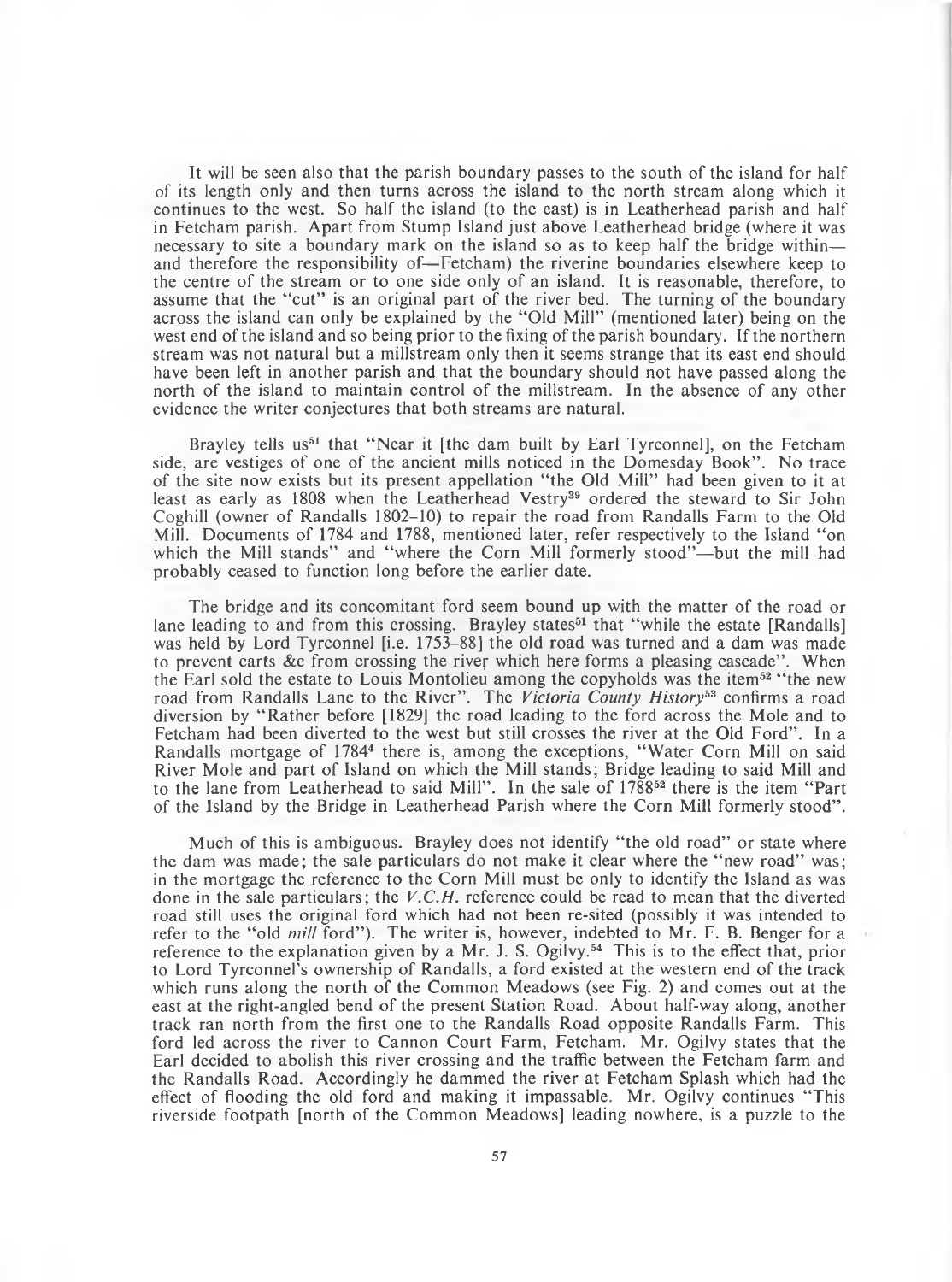townspeople who imagine it ought to continue to the present river crossing, whereas it comes to an end where the old one was".

From the exiguous material available the early history of the River Lane crossing can be summarized as follows.

The Domesday mill was sited on the west end of the island standing between the north and south branches of the river. This was a Fetcham mill and the boundary crossed the island from one branch of the river to the other in order to include the mill in its proper parish. Probably a lane from the Middle Green, Fetcham , ran down to it (certainly one did in 1777<sup>55</sup>) but did not cross the river. Sometime between 1753 and 1784 Earl Tyrconnel, whose mansion stood near the river (see Fig. 2), wished to put a stop to the nearby farm traffic crossing a ford to the track north of the Common Meadows: perhaps he objected to the noise and, perhaps, to the language of the drivers as they urged their horses across the water. W hatever the reason, he built the brick wall at the east end of the island and, almost certainly, installed the sluice gates below the present bridge; obviously the wall itself would not, alone, have been effective to flood the old ford and cause it to fall into disuse. The wall, apart from its capping, is now under sand and water but the bonding of the parapet wall at the end of the island—and which must have been part of the project corroborates the date. A new means of crossing the river had to be provided and the Earl constructed the present River Lane north of the river with the bridge across to the island. With a judicious use of the sluice gates, the wall would keep a reasonably shallow depth of water in the south channel so that it could be forded and thus, avoid the necessity for a second bridge on the south.

The occupants of Cannon Court Farm would then have used the new crossing, reaching it by a track from the farm across the meadows to the north-west or, just possibly, by the track which now runs from the farm to Mole Road and River Lane. Neither of the Fetcham maps of 1777 or 1791 shows any indication of any track to or towards either crossing nor are there any place names which give any help. This position persisted until the bomb damage, although the bridge then involved may not have been the one originally built by the Earl.

The wooden footbridge across the Splash was, probably, first built in the later 19th century but actually no reference to it can be found. It is to the writer's knowledge that some very essential repairs required through dilapidation were executed in-the 1940's. It has been deemed, although of no age, worthy of illustration as a nice example of wooden pile construction.69

#### **7, THE FORDS**

In all probability the River Mole has, in past times, been customarily forded at many points where convenience and the state of the waters indicated and permitted. There are, however, only six fords known in the Leatherhead area. All are now out of use if not out of memory also.

It is probable that the ford by Leatherhead Bridge fell, to a great extent, out of use when the bridge was widened in 1824. It certainly ceased to be used when, in 1902, the Electricity buildings were erected and destroyed the western entrance. The eastern approach remained in existence, however, until the 1950's (when Minchin Close was constructed), and at least afforded a watering place for such horses as were still employed. It must, at all times, have been a deep and wide ford and would certainly have been almost unusable in times of heavy rain. Among the many speculations (none are certain) as to the meaning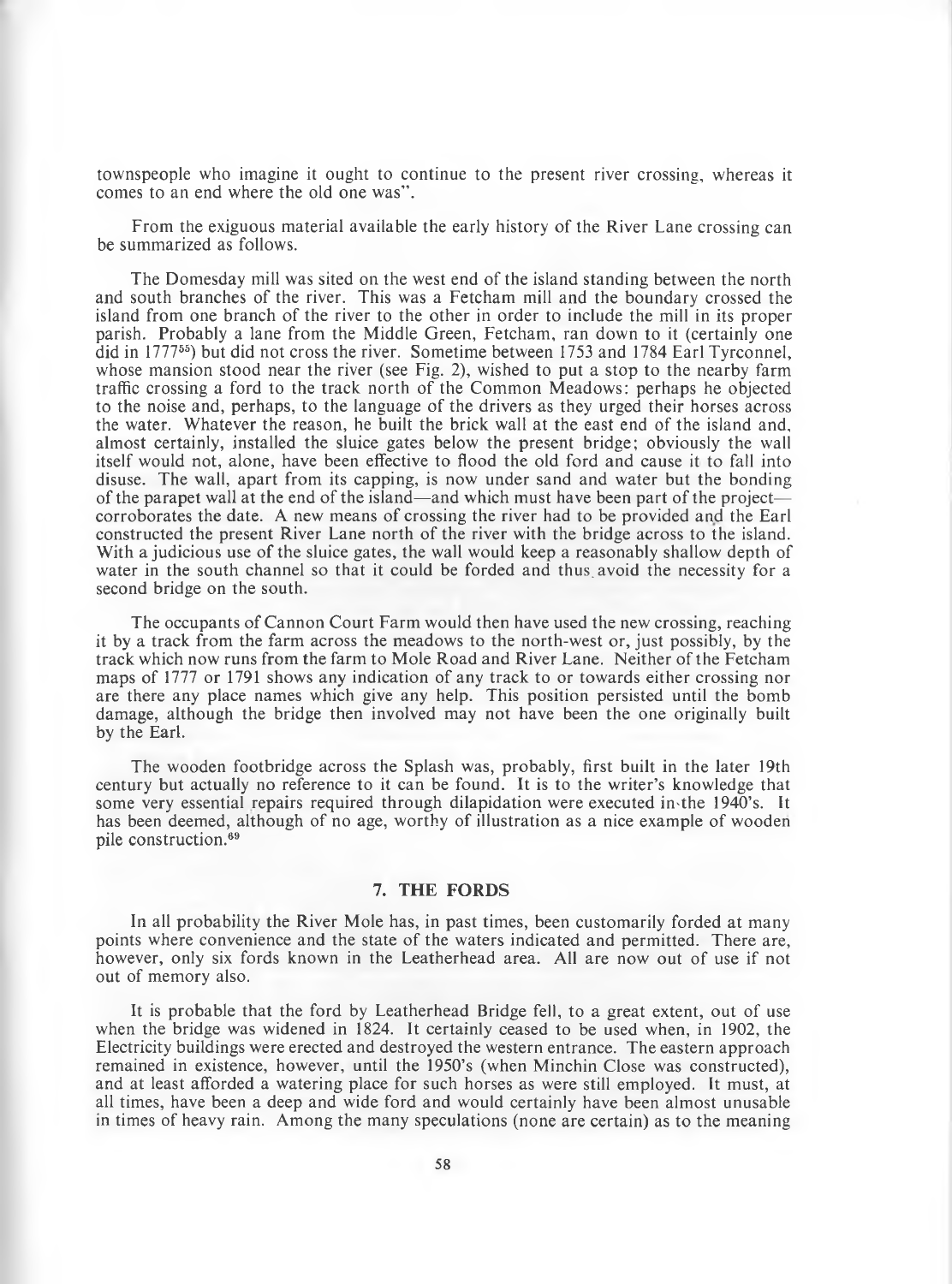and derivation of "Leatherhead" are "the public riding ford"<sup>56</sup> and "the place of the high riders".<sup>57</sup> Both suggest, if they have any value, that the ford was, generally at least, usable only by riders and waggons. It has been suggested<sup>58</sup> that the chapel said to have been built in 1358 by Robert de Lederede at his house on the site of the Old Rising Sun, Fetcham, was instituted as a votive chapel for prayer and thanksgiving for a safe journey across the nearby river. Perhaps the bridge there (which had been in existence for over one hundred years) was then unusable since it was only four years later that the Royal Licence for its repair was obtained (see *re* bridge, above). If the repairs were ever made effective the chapel's revenue must have suffered.

The next ford known is that at the western end of the track on the north of the Common Meadows. The little that is discoverable about it has been set out in Section 6 of this Article, *q.v.* As there stated, the ford ceased to be used in the second half of the 18th century.

The ford at Fetcham Splash has also been discussed in Section 6, above. At normal times the, ford was an easy one but when the river was full the flow over the wall could be rapid. The writer has first-hand knowledge of an occasion in the 1940's when the river was high though not actually in flood: a man driving a light two-wheeled trap urged his unwilling horse into the ford but almost at once the trap overturned and was swept downstream, the man and the vehicle's contents being thrown into the water. The man scrambled to the bank but it was only with difficulty that the poor animal was rescued on the steep banks below the footbridge. The ford can no longer be used as its southern approach was deliberately or carelessly filled in by dumping some years ago. No vehicle can now cross and cyclists and even motorcyclists use the footbridge to the extreme danger of themselves and of pedestrians using it.

It will be seen from Fig. 1 that at the spot where the Leatherhead-Stoke d'Abernon boundary turns north from the river another ford is marked. This ford took Bickney (Bigney or Bignall) Lane, running from Fetcham to Stoke d'Abernon and Oxshott, across the river (see *Proceedings*, Vol. 2, No. 4, p. 102 and Map 6 in that issue). The portion of Bickney Lane between that ford and the southern extremity of the sharp and angular bend of the river to the east is now shown on maps as having the appearance of a canal. In fact, the "canal" is part of the Lane which here, having probably become a sunken road, was inundated, about 1764, most likely by a flood which swept away the earth between the river bank and the Lane. As a result the whole Lane and the ford fell into disuse from that time.

A nother ford is mentioned in connection with Stoke Bridge *(q.v.,* Section 5, above). Apparently, when the ford below Stoke d'Abernon mansion (see next paragraph) ceased to be used, traffic crossed the river near the garden wall south of that building until—or, perhaps, when—a bridge was built in the late 16th century and again after that bridge was destroyed, at an unknown date, until a new one was constructed in the mid-18th century. The ford, which was at all times dangerous, ceased to be used by 1773.

The last ford is described by Mr. John Harvey, F.S.A., in a Monograph<sup>59</sup> on *The Survey of Great Bookham, 1614, at page iii. Mr. Harvey refers to tracks across Bookham* Common, forming part of the "Royal Street" from "Coucham" to "Dorkynge", which are known to have existed but are not shown on the 1614 map. Mr. Harvey continues " so the disuse of the northern part of this route probably dates from the severance of the connection with Chertsey, which lay beyond Cobham. The old road ran across the Common to the west of Slyfield, crossed the water meadows on a bank which can still be seen and forded the Mole at a point, shown on the map, downstream from Stoke D 'Abernon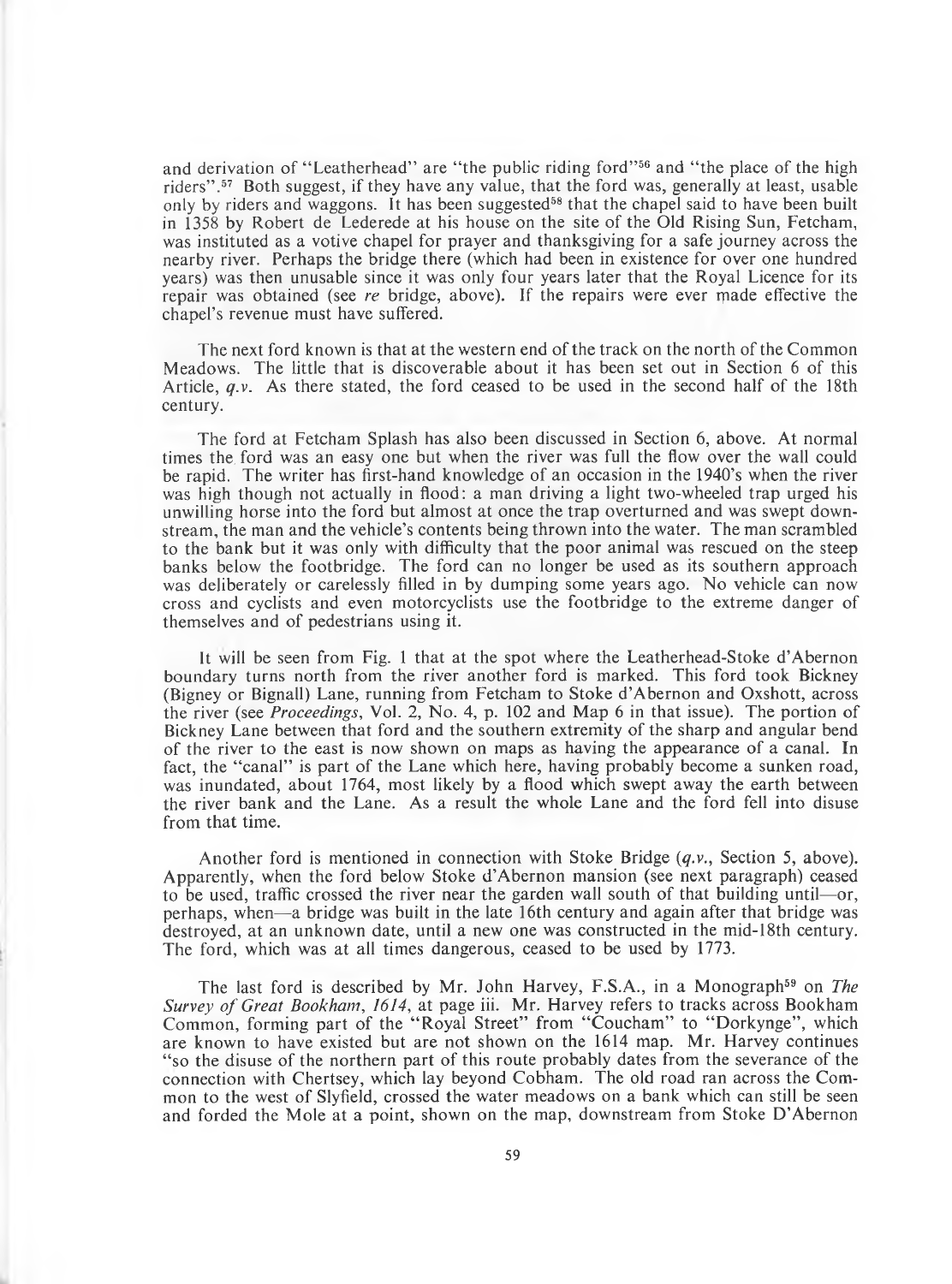manor house". This ford, then, ceased to be used, apparently, in the 16th century its traffic being transferred, perhaps, to the new bridge at Stoke (see previous paragraph).

It would seem fairly certain that (in the absence of a bridge) a crossing, when the river was high, could be attempted only at considerable risk or, at least, inconvenience. Doubtless odd boats were available for use where necessary but there is no record anywhere of any recognized ferry.

#### 8. THE MILLS

As elsewhere along the River Mole, the Domesday Book records several mills within the Leatherhead area. The manors of Great Bookham and Thorncroft had one each, those of Fetcham five (with interests of one-third and one-sixth respectively in two others), while the manors of Pachenesham held one-third interest in three mills. None of these is still in existence and even the site of some of them is doubtful or actually unknown. One difficulty in tracing them is that no identification can be certainly made of those in which part interests were held nor can it be surely known that these parts are included in other mills in the area. Proceeding downstream, the mills of which anything can be said are as follow.

Apart from the Domesday mention, the only reference to the mill at THORNCROFT is contained in a Calendar of Deeds, $<sup>14</sup>$  No. 633, of about 1170 when "half a hide in the manor</sup> of Tornecroft and the mill" was conveyed to Amfrid, son of Fulco, for 25/- yearly. A Deed from the same Calendar, No. 650, *c.* 1270, is a grant by Walter de Merton to the Scholars of land in Leatherhead with conditions as to supplies of corn to him for life and supplies of corn are conditions attached to leases of the mid-17th century. Very doubtfully, such conditions suggest the continuing use of a mill there but there is, at present, no available evidence at all as to when the mill ceased to be used or (unless " Mill Close" on the left bank, just above the bridge<sup>70</sup> is a pointer) of its site.

One of the most surprising features of the research required for this Article has been the dearth of information relating to the LEATHERHEAD MILL at the east end of the bridge. None of the County histories mentions the mill; the V.C.H. does refer to the mill "near Leatherhead Bridge" but it is clear this is the Fetcham Millpond Mill. The island on which the Leatherhead mill stood is described as "waste" in the 1782/3 map<sup>11</sup> and no mill is mentioned in Leatherhead Quit Rentals, Assessments or Rate Accounts of the 17th, 18th, and early 19th centuries. Indeed, the earliest mention so far found is in 1902<sup>60</sup> where it is stated that "On the other side of the bridge stands a disused mill half falling into picturesque ruin. Part of it is used as a swimming bath". Mr. A. J. Ginger (mentioned above, Section 5 *re* Young Street bridge) states that in the 1890's the mill had ceased to operate, although the wheel did turn occasionally, and confirms the use of one of the mill buildings as a public swimming bath. Mr. Ginger adds that it was thought the mill was then about 100 years old and had been used for tanning and dressing leather. The mill was certainly in existence in 1855 as shown in the engraving of that date of the bridge and the mill reproduced in this Article. The supposition that it may have been a tanning mill receives support from Brayley's remark<sup>51</sup> that "On the riverside at the east end [of the bridge] is a small tan yard". It is true that Mr. J. Hillier<sup>61</sup> says that the barely recognizable ruins are near the Running Horse Inn " where Elinor Rumminge [the hostess in the 16th century] busy at her 'tunnynge' must have heard the merry clack of an earlier wheel" but, in the absence of any evidence, it may, perhaps, be permitted to regard this as a poetic effusion only. All that can be said of the mill is that it was probably built in the mid-19th century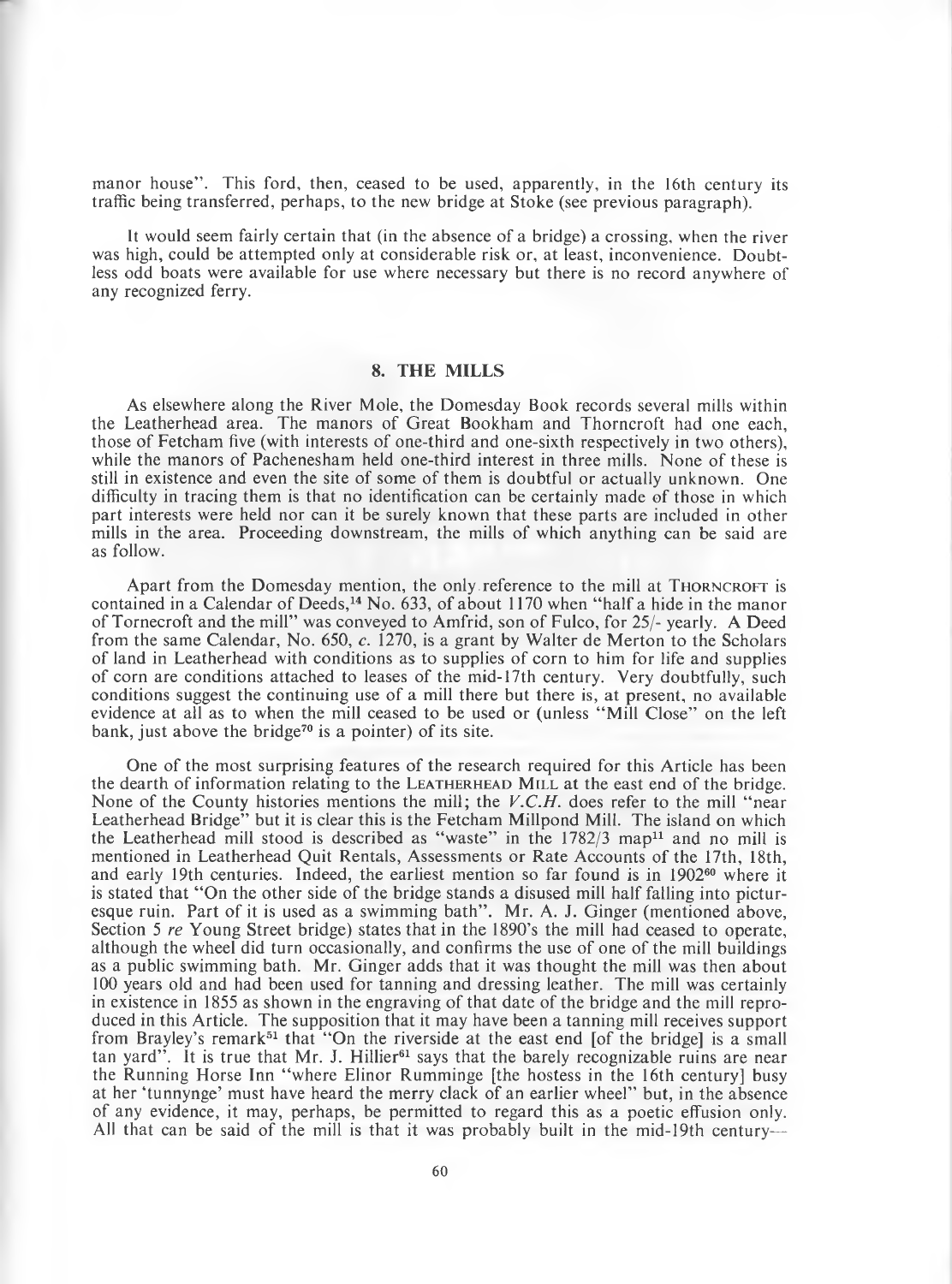possibly as a tanning mill—but had ceased to operate by the end of that century. Most of the buildings were destroyed by fire in the 1920's and the remainder finally disappeared by about 1953.



LEATHERHEAD BRIDGE AND MILL **c.** 1855 *From an old letterhead engraving*

The FETCHAM MILL, just south of the junction of the two railway embankments, was worked by the waters of the springs in the Fetcham Millpond and does not, strictly, belong to this Article. It can be said that there is a reference to it in 1167 when it was sold to a certain Guarnerius. A mill continued to be worked on this site until 1917 when it was destroyed in a disastrous fire; its wheel could be seen up to a few years ago. This is probably the mill referred to in several ancient documents as the "Cutt-mill".

The "Old Mill" at FETCHAM SPLASH has been discussed above (Section 6, *q.v.*).

Although, again, not strictly relevant to this Article, a mill is believed to have existed on the Ryebrook at Spring Pond some 350 yards north of Gutters Bridge on the Randalls Road. This may have been the Pachenesham mill reported in  $1343^3$  as worthless for lack of repairs. In 1398 the manor is said to have had two mills<sup>62</sup> but which they were is not known. In 1235 a man was crushed to death by a cart at Pachenesham Mill and the vehicle concerned was forfeited as a deodand.<sup>63</sup>

Another Fetcham mill was known as 'La HALE, sold to Drogo of Fetcham in 1198–  $1218^{19}$  and included in a Return of Lands belonging to Merton Priory in  $1242.^{19}$  Among the Slyfield muniments<sup>64</sup> are several 13th century deeds to which various individuals "de la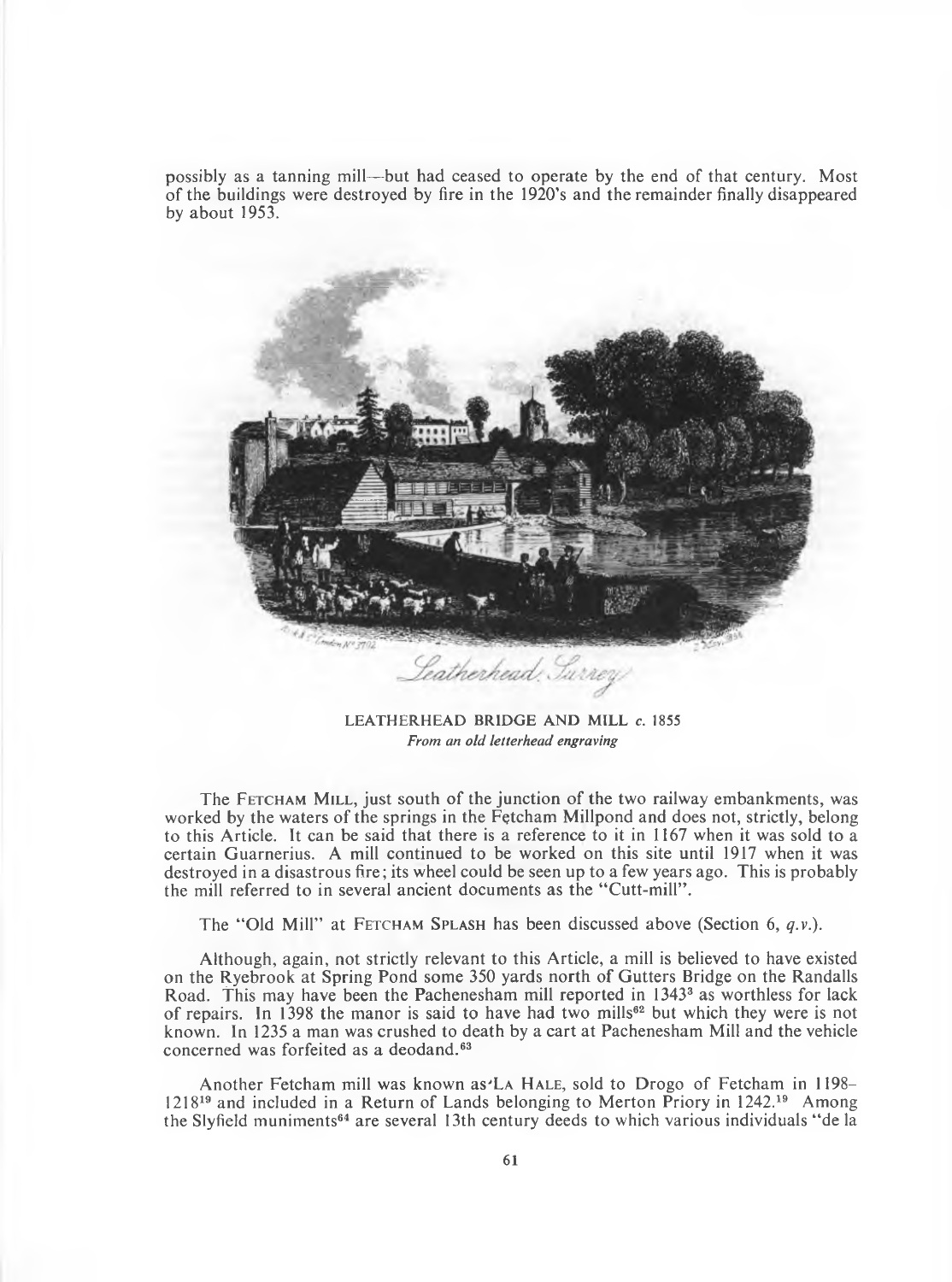Hale" or "atte Hale" are witnesses. In a very diagrammatic map of riverine properties of *c.* 161065 " Hale Polle (?pool)" is shown about halfway between Fetcham Splash and Bickney Lane where, indeed, is a meadow called Hale Mead. The mill can, fairly safely, be placed at the south-west corner of the big easterly bend of the river below the Splash. Nothing else is known of it.

The last mill is that at SLYFIELD. It had a long existence since it is mentioned in the Domesday Book and Mr. Hillier<sup>15</sup> refers to a deed of 1375 concerning the mill and a dispute in the early 16th century over the diversion of water from it. At the time of the Bookham Survey in 161459 it was worked by a Henry Brittaine. It may, later, have been enlarged; because a Trust Deed of 1715<sup>12</sup> describes it as "the three water corn mills under one roof near the mansion house" and three mills are mentioned in a now missing document of 1729.66 The poem by Miss Drinkwater Bethune (mentioned earlier) suggests the mill was still there in 1839 but whether it was still in operation is not stated. No remains are now visible, at any rate on the surface.

#### 9. GENERAL

For a thousand years or more the River Mole has carried out at least one most useful purpose—that of a boundary. As will be seen from Fig. 1 the boundary of Leatherhead parish enters from the east to the centre of the stream just above the northern Norbury bridge and remains there for some distance until the boundary turns west to embrace land on the left bank. The boundary returns to the river on the island just above Leatherhead bridge (see Map No. 9 in last year's *Proceedings*). From there it is again formed by the centre of the river, dividing Leatherhead from Fetcham until, where Bickney ford used to be, the Leatherhead-Stoke d'Abernon boundary turns north-easterly from the river. Nevertheless, the centre of the stream continues to act as the northern boundary for the remainder of Fetcham and the two Bookhams.

Within the Leatherhead area the river could never have formed a means of transport. Even below Thorncroft the river is too shallow in summer and too rapid in times of flood to permit any but the most infrequent use. In any case it flows round the parishes and, except at Leatherhead bridge, away from the nuclei of habitation which are confined to the Thanet sand<sup>67</sup>. In the late 18th century an ambitious scheme to cut a navigable canal from the coast to Horsham and Dorking and by way of the River Mole to Leatherhead and Cobham and thence to the Thames was projected but came to nothing.<sup>68</sup> One can hope that any such plan will never be revived.

It is worth noting that the Urban District's armorial bearings (granted in 1946) properly hint at, *inter alia,* the topographical beauties of the neighbourhood. In particular, the horizontal wavy lines of silver and blue *("barry wavy of six argent and azure"*) represent the Leatherhead River. Some time ago the idea of constructing a public walk along the whole length of the river within the urban area was mooted. A start has been made to this and it is heartening to learn that, though its fruition may take some time, the project has by no means been abandoned. Perhaps, in the not too distant future, the dwellers in the urban district (and visitors) may be able to take a more than academic interest in what has been and could again be so attractive a feature of the area.

The writer would like particularly to acknowledge the kind help given by the Clerk of the Council in furnishing information and the kindness of Mr. H. L. Meed in re-drawing the Figures herein included.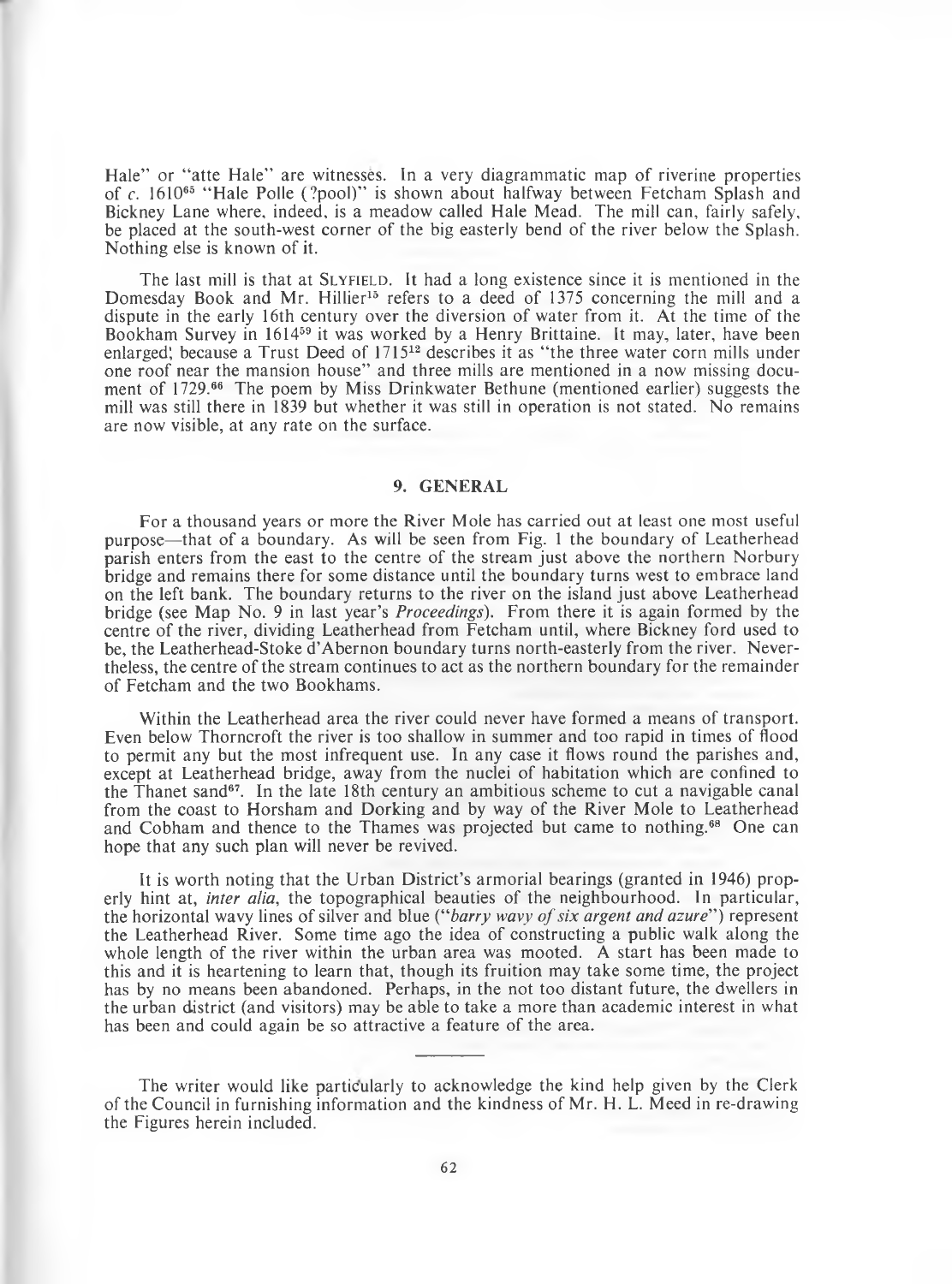#### **NOTES**

- Access. Accessions of this Society.
- K.R.O. Kingston Record Office.<br>Proc. Proceedings of this Socie
- *Proc. Proceedings* of this Society.
- **Surrey Archaeological Collections.**
- S.R.S. Surrey Record Society.
- 1. See the geological map, No. 2, *Proc.,* Vol. 1, No. 10, p. 11.
- 2. See account of Mesolithic discoveries, *Proc.,* Vol. 1, No. 6, p. 5ff.
- 3. See A. T. Ruby, "The Manor of Pachenesham", *S.A.C.,* LV, 1958, p. 16, n. (b).
- 4. Access. W 36 (List of Randalls Park deeds).
- 5. *Proc.,* Vol. 2, No. 1, p. 35 and Vol. 1, No. 2, p. 15 respectively.
- 6. See contour map, No. 1, *Proc.,* Vol. 1, No. 9, p. 18.
- 7. C. C. Fagg, F.G.S., "Swallow Holes in the Mole Gap", South Eastern Naturalist and Antiquary, Vol. LX1I, 1958, p. 1.
- 8. *Ibid.,* Fig. 6, p. 10.
- 9. E.g. in " Manning and Bray" (1809-14), and "Brayley" (1841-50).
- 10. This and the other widths given here are approximate measurements between the vertical banks, taken in July 1964.
- 11. See map, No. 9, *Proc.,* Vol. 2, No. 7, p. 206.
- 12. Access. W 28.
- 13. *Surrey Place Names,* p. 4.
- 14. Access. W 3 (Calendar of Merton College Deeds—Leatherhead).
- 15. J. Hillier, *Old Surrey Water Mills,* p. 217.
- 16. *Cartulary of Chertsey Abbey*, Vol. II, published S.R.S.
- 17. T. E. C. Walker, "Cobham: Manorial History", *S.A.C.,* LVIII, pp. 60 and 61.
- 18. By Miss Drinkwater-Bethune, dau. of the then owner of Thorncroft.
- 19. A. Heales, *The Records of Merton Priory*, 1898.
- 20. E.g. John Leland; Wm. Camden; Sir Robert Cotton; Sir Wm. Dugdale; John Aubrey *et alii.*
- 21. *Faerie Queene,* Book IV, Canto XI; c. 1596.
	- And Mole, that like a nousling mole doth make
		- His way still under ground till Thames he o'ertake."
- 22. *Britannia,* 1586 (p. 297 of 1610 edition).
- 23. At a Vacation Exercise, 1627.
	- 'Rivers arise; whether thou be.
		- Or sullen Mole that runneth underneath."
- 24. *The Polybion,* 17th Song, 1613.
	- 'Mole digs herself a path by working day and night
	- According to her name to show her nature right
	- And underneath the earth for three miles space doth creep."
- 25. *Windsor Forest,* 1711.
- "And sullen Mole that hides his driving flood."
- 26. *S.A.C.,* Vol. XVII (1902), p. 111.
- 27. E. W. Brayley, *Topographical History of Surrey*, 1841, Vol. I, p. 173.
- 28. *1bid.,* pp. 175-185.
- 29. H. J. Burkill, "Flora of the River Mole", *The London Naturalist,* 1934.
- 30. Chas. Mackay, *The Thames and its Tributaries,* 1840, Vol. I, p. 212.
- 31. James Thorne, *Rambles along Rivers,* 1844.
- 32. Access. B 38.
- 33. Manning and Bray, *History and Antiquities of Surrey*, Vol. 2, p. 649.
- 34. E. W. Brayley, *Topographical History of Surrey*.
- 35. Details from *Dorking & Leatherhead Advertiser,* 25 July, 1952.
- 36. Access. W 6.
- 37. F. B. Benger, "Thorncroft Manor" , *Proc.,* Vol. 1, No. 6, p. 21.
- 38. Cal. of Patent Rolls—35 Edw. Ill, Part II, m. 24.
- 39. Access. W 44.
- 40. Access. X 66.
- 41. Access. W 47.
- 42. *S.A.C.,* Vol. XIX, p. 163.
- 43. By the V. & A. Museum.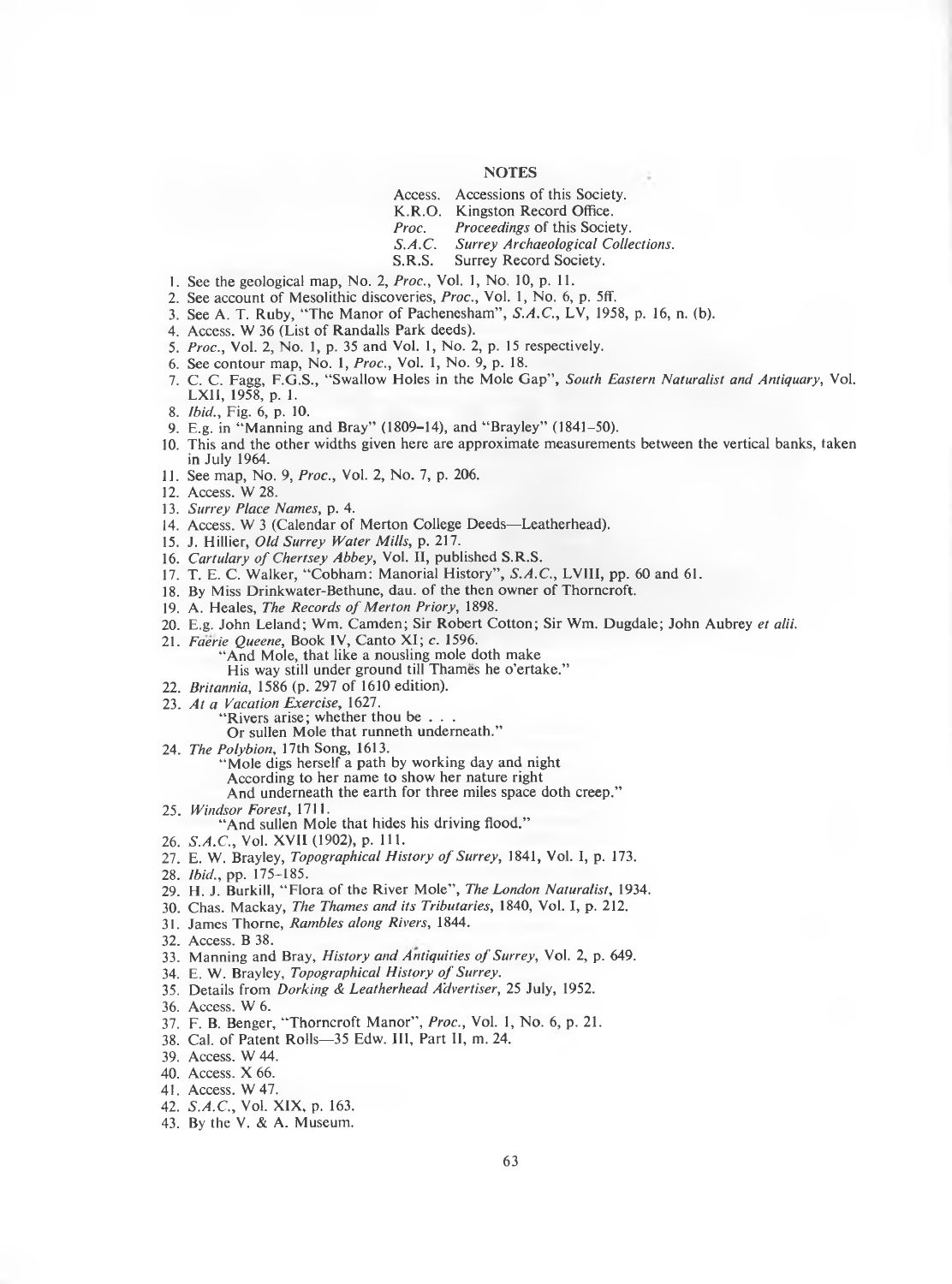- **44. Access. W 65 (Extracts from S.R.S., Vol. XXXII, 1st Committee Book).**
- **45.** *Op. cit. sup.,* **Vol. 3, Appendix p. xxxvii.**
- **46. T. E. C. Walker,** *op. cit.,* **p. 62.**
- **47.** *Ibid.,* **p. 67.**
- **48. Access. M 51.**
- **49. John H. Harvey, F.S.A., "A Short History of Bookham",** *Proc.,* **Vol. 2, No. 5, p. 157.**
- **50.** *Op. cit. sup.,* **pp. 60 and 62.**
- **51.** *Op. cit.,* **Vol. 4, p. 433.**
- **52. Access. W 36A (copy P.R.O., C54/6847 Close Roll, 1788, part 7, ro. 4).**
- **53.** *Surrey,* **Vol. 3, p. 297.**
- **54. In** *A Pilgrimage in Surrey,* **1914, Vol. II, p. 250.**
- **55. See map No. 7,** *Proc.,* **Vol. 2, No. 5, p. 134.**
- **56.** *Leatherhead Guide,* **published by the U.D.C., 1950, p. 43.**
- **57.** *Gentleman's Magazine,* **1844.**
- **58. By Mr. J. S. Ogilvy,** *op. cit., sup.* **Vol. II, p. 248.**
- **59. Access. X 45.**
- **60. Gibson Thompson,** *Picturesque Surrey,* **1902, p. 114.**
- **61.** *Op. cit. sup.,* **at p. 215.**
- **62. A. T. Ruby,** *op. cit. sup.,* **at p. 13.**
- **63. K.R.O., "Surrey Assize Rolls", JI i/864, m. 16.**
- **64. Access. W 59.**
- **65. K.R.O., M 78.**
- **66.** *Proc.,* **Vol. 1, No. 4, p. 13.**
- **67.** *See Proc.,* **Vol. 1, No. 10, p. 11.**
- **68. B. M. Additl. MS., 12,549; and see letter of protest in Mr. T. E. C. Walker's article** *(op. cit. sup.)* **at p. 78.**
- 69. E. Jervoise, *The Ancient Bridges of the South of England*, 1930, p. 28.
- **70. See map No. 8,** *Proc.,* **Vol. 2, No. 6, p. 169.**